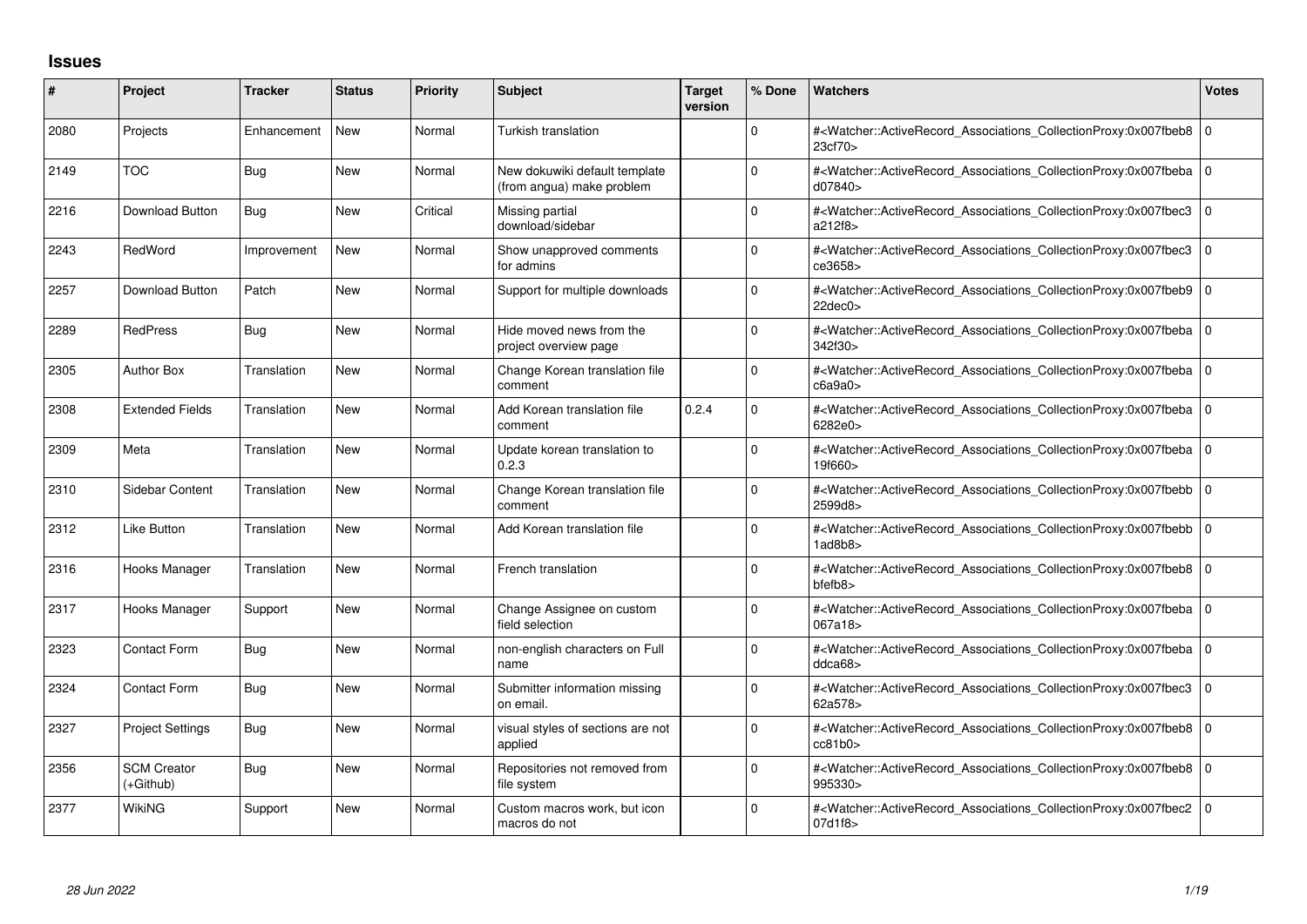| #    | Project                           | <b>Tracker</b>                    | <b>Status</b> | <b>Priority</b> | Subject                                                                                     | <b>Target</b><br>version | % Done          | Watchers                                                                                                                                                 | <b>Votes</b>   |
|------|-----------------------------------|-----------------------------------|---------------|-----------------|---------------------------------------------------------------------------------------------|--------------------------|-----------------|----------------------------------------------------------------------------------------------------------------------------------------------------------|----------------|
| 2389 | <b>SCM Creator</b><br>(+Github)   | Feature                           | New           | Normal          | Reporter, non members and<br>anonymous have too much<br>access by default                   |                          | $\mathbf 0$     | # <watcher::activerecord_associations_collectionproxy:0x007fbec0<br>c84e30&gt;</watcher::activerecord_associations_collectionproxy:0x007fbec0<br>        | l O            |
| 2399 | Projects                          | Support                           | <b>New</b>    | Normal          | ChiliProject cleanup                                                                        |                          | $\Omega$        | # <watcher::activerecord_associations_collectionproxy:0x007fbec0 0<br="">05e688&gt;</watcher::activerecord_associations_collectionproxy:0x007fbec0>      |                |
| 2400 | Projects                          | Support                           | New           | Normal          | Redmine $<$ 3.x clean up                                                                    |                          | $\Omega$        | # <watcher::activerecord_associations_collectionproxy:0x007fbec1<br>33ecd0</watcher::activerecord_associations_collectionproxy:0x007fbec1<br>            | l O            |
| 2416 | Projects                          | Feature                           | New           | Normal          | Starred issues                                                                              |                          | 0               | # <watcher::activerecord_associations_collectionproxy:0x007fbec0 0<br="">e9ddc0&gt;</watcher::activerecord_associations_collectionproxy:0x007fbec0>      |                |
| 2420 | <b>SCM Creator</b><br>(+Github)   | <b>Bug</b>                        | New           | Normal          | Creating a Github repository<br>fails                                                       |                          | $\mathbf 0$     | # <watcher::activerecord_associations_collectionproxy:0x007fbec0<br>538b90&gt;</watcher::activerecord_associations_collectionproxy:0x007fbec0<br>        | 0              |
| 2421 | <b>SCM Creator</b><br>(+Github)   | <b>Bug</b>                        | <b>New</b>    | Normal          | The access to Git is based on<br>projects identifier.                                       |                          | $\Omega$        | # <watcher::activerecord_associations_collectionproxy:0x007fbec0 0<br=""  ="">0642b8&gt;</watcher::activerecord_associations_collectionproxy:0x007fbec0> |                |
| 2422 | Subscription                      | <b>Bug</b>                        | New           | Normal          | User is not removed from<br>project_subscribers table when<br>user is deleted from Redmine. |                          | $\Omega$        | # <watcher::activerecord_associations_collectionproxy:0x007fbec7 0<br=""  ="">ef6360&gt;</watcher::activerecord_associations_collectionproxy:0x007fbec7> |                |
| 2424 | CD-Index                          | Feature                           | New           | Normal          | Option to skip thumbnail(s)                                                                 |                          | $\mathbf 0$     | # <watcher::activerecord_associations_collectionproxy:0x007fbec0<br>e0d798&gt;</watcher::activerecord_associations_collectionproxy:0x007fbec0<br>        | l O            |
| 2425 | CD-Index                          | Feature                           | <b>New</b>    | Normal          | Content rating data for images<br>and videos                                                |                          | $\Omega$        | # <watcher::activerecord_associations_collectionproxy:0x007fbec1<br>a0ce40&gt;</watcher::activerecord_associations_collectionproxy:0x007fbec1<br>        | l O            |
| 2431 | Projects                          | Improvement                       | <b>New</b>    | Normal          | Fix location of known_hosts for<br>www-data                                                 |                          | $\mathbf 0$     | # <watcher::activerecord_associations_collectionproxy:0x007fbec0<br>232450&gt;</watcher::activerecord_associations_collectionproxy:0x007fbec0<br>        | $\overline{0}$ |
| 2442 | <b>Contact Form</b>               | Feature                           | <b>New</b>    | Minor           | Put sender's email into From                                                                |                          | $\Omega$        | # <watcher::activerecord_associations_collectionproxy:0x007fbec1<br>ee4850&gt;</watcher::activerecord_associations_collectionproxy:0x007fbec1<br>        | l O            |
| 2446 | <b>SCM Creator</b><br>$(+Github)$ | Patch                             | New           | Normal          | Supports redmine 3.4                                                                        |                          | $\Omega$        | # <watcher::activerecord_associations_collectionproxy:0x007fbec0<br>eb6e10&gt;</watcher::activerecord_associations_collectionproxy:0x007fbec0<br>        | l 0            |
| 2447 | <b>Extended Fields</b>            | Bug                               | New           | Normal          | Support Redmine 4.0<br>NoMethodError: undefined<br>method `attr_protected'                  |                          | $\Omega$        | # <watcher::activerecord_associations_collectionproxy:0x007fbec1<br>690f00&gt;</watcher::activerecord_associations_collectionproxy:0x007fbec1<br>        | 0              |
| 512  | Orangutan::Redmin<br>е            | Improvement                       | In Progress   | Normal          | Detect lunch time when<br>suggesting tasks                                                  | 1.07                     | 50              | # <watcher::activerecord_associations_collectionproxy:0x007fbec7<br>14edc0&gt;</watcher::activerecord_associations_collectionproxy:0x007fbec7<br>        | 3              |
| 936  | Orangutan                         | Improvement                       | In Progress   | Normal          | Documentation                                                                               |                          | $30\,$          | # <watcher::activerecord_associations_collectionproxy:0x007fbec3<br>bd00b8&gt;</watcher::activerecord_associations_collectionproxy:0x007fbec3<br>        | l 0            |
| 1075 | Orangutan                         | Enhancement   In Progress   Minor |               |                 | Separate Orangutan core<br>(reusable bot code) from<br>Redmine code                         | 2.00                     | 0               | # <watcher::activerecord_associations_collectionproxy:0x007fbeb8 0<br="">b589b0&gt;</watcher::activerecord_associations_collectionproxy:0x007fbeb8>      |                |
| 1716 | Projects                          | Feature                           | In Progress   | Normal          | Orangutan video/chat demo                                                                   |                          | 10 <sup>°</sup> | # <watcher::activerecord_associations_collectionproxy:0x007fbeb9 0<br="">e77e38&gt;</watcher::activerecord_associations_collectionproxy:0x007fbeb9>      |                |
| 1989 | Projects                          | Bug                               | In Progress   | Normal          | Кирилиця в рекламі                                                                          |                          | 90              | # <watcher::activerecord 0<br="" associations="" collectionproxy:0x007fbeba="">1ba758&gt;</watcher::activerecord>                                        |                |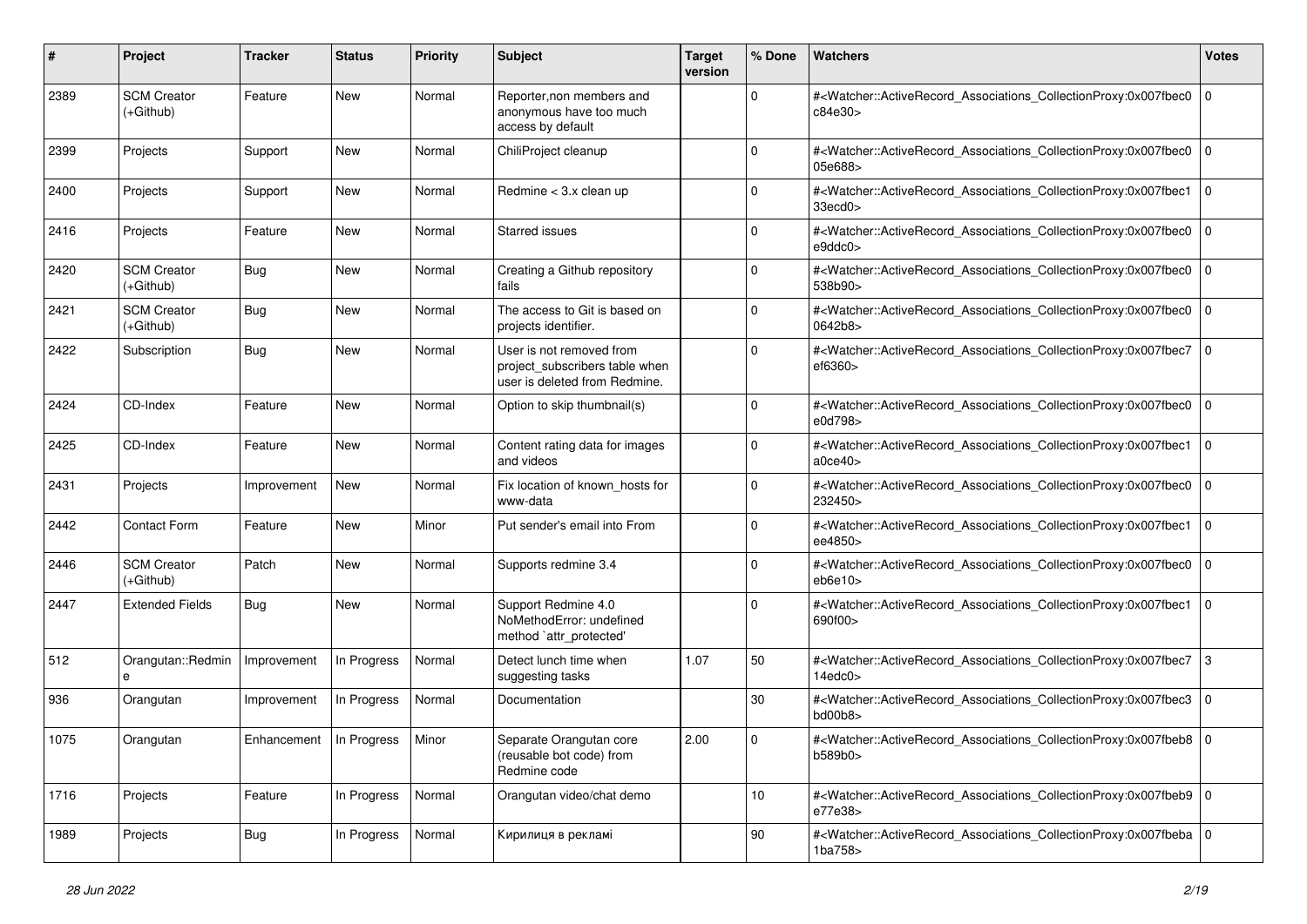| #    | Project                           | <b>Tracker</b> | <b>Status</b> | <b>Priority</b> | Subject                                                                                                                                                                                                                                                                                                                                                       | <b>Target</b><br>version | % Done      | <b>Watchers</b>                                                                                                                                          | <b>Votes</b>   |
|------|-----------------------------------|----------------|---------------|-----------------|---------------------------------------------------------------------------------------------------------------------------------------------------------------------------------------------------------------------------------------------------------------------------------------------------------------------------------------------------------------|--------------------------|-------------|----------------------------------------------------------------------------------------------------------------------------------------------------------|----------------|
| 2098 | <b>Extended Fields</b>            | Bug            | In Progress   | Major           | Failure in XLS Export<br>(undefined method<br>`find_custom_field_template' for<br># <xlsexportcontroller)< td=""><td>0.2.4</td><td>90</td><td>#<watcher::activerecord_associations_collectionproxy:0x007fbeb9<br>1dff68&gt;</watcher::activerecord_associations_collectionproxy:0x007fbeb9<br></td><td><math>\overline{c}</math></td></xlsexportcontroller)<> | 0.2.4                    | 90          | # <watcher::activerecord_associations_collectionproxy:0x007fbeb9<br>1dff68&gt;</watcher::activerecord_associations_collectionproxy:0x007fbeb9<br>        | $\overline{c}$ |
| 2131 | <b>Project Settings</b>           | Feature        | In Progress   | Normal          | Redmine 2 / Rails 3<br>compatibility                                                                                                                                                                                                                                                                                                                          |                          | 80          | # <watcher::activerecord_associations_collectionproxy:0x007fbec3<br>662bf8&gt;</watcher::activerecord_associations_collectionproxy:0x007fbec3<br>        | 2              |
| 2161 | <b>Extended Fields</b>            | Support        | In Progress   | Critical        | Internal error On New Issues<br>tab                                                                                                                                                                                                                                                                                                                           |                          | $\mathbf 0$ | # <watcher::activerecord_associations_collectionproxy:0x007fbeb9<br>6583b0&gt;</watcher::activerecord_associations_collectionproxy:0x007fbeb9<br>        | l O            |
| 2227 | <b>Extended Fields</b>            | Feature        | In Progress   | Normal          | Altering form elements for<br>custom fields                                                                                                                                                                                                                                                                                                                   | 0.2.4                    | 50          | # <watcher::activerecord_associations_collectionproxy:0x007fbeba 0<br="">eb17b8</watcher::activerecord_associations_collectionproxy:0x007fbeba>          |                |
| 2273 | Hooks Manager                     | Support        | In Progress   | Normal          | Hook is invalid                                                                                                                                                                                                                                                                                                                                               |                          | 0           | # <watcher::activerecord_associations_collectionproxy:0x007fbeba 0<br=""  ="">e79458&gt;</watcher::activerecord_associations_collectionproxy:0x007fbeba> |                |
| 2285 | WordMine                          | Support        | In Progress   | Normal          | Can't get this to work                                                                                                                                                                                                                                                                                                                                        |                          | 0           | # <watcher::activerecord_associations_collectionproxy:0x007fbeb9 0<br=""  ="">8a9cb8&gt;</watcher::activerecord_associations_collectionproxy:0x007fbeb9> |                |
| 2298 | RedWord                           | Support        | In Progress   | Normal          | Theme review by WordPress<br>reviewers                                                                                                                                                                                                                                                                                                                        |                          | 10          | # <watcher::activerecord 0<br="" associations="" collectionproxy:0x007fbeb8="">721f68&gt;</watcher::activerecord>                                        |                |
| 2318 | <b>Extended Fields</b>            | Bug            | In Progress   | Normal          | Issues as pdf                                                                                                                                                                                                                                                                                                                                                 | 0.2.4                    | 90          | # <watcher::activerecord_associations_collectionproxy:0x007fbec3<br>bd83d0&gt;</watcher::activerecord_associations_collectionproxy:0x007fbec3<br>        | $\mathbf 0$    |
| 2359 | <b>Extended Fields</b>            | Bug            | In Progress   | Normal          | Extended fields plugin breaks<br>PDF export                                                                                                                                                                                                                                                                                                                   | 0.2.4                    | 90          | # <watcher::activerecord associations="" collectionproxy:0x007fbeba<br="">2136a0&gt;</watcher::activerecord>                                             | $\mathbf 0$    |
| 2365 | <b>Extended Fields</b>            | Feature        | In Progress   | Normal          | Adding Redmine 3.0 support                                                                                                                                                                                                                                                                                                                                    | 0.2.4                    | 50          | # <watcher::activerecord_associations_collectionproxy:0x007fbeb9 0<br="">39f1a0&gt;</watcher::activerecord_associations_collectionproxy:0x007fbeb9>      |                |
| 2378 | <b>Project Alias</b>              | <b>Bug</b>     | In Progress   | Major           | Compatibility to Redmine 3.0.1                                                                                                                                                                                                                                                                                                                                | 0.1.1                    | 100         | # <watcher::activerecord_associations_collectionproxy:0x007fbeba<br>ee56a8&gt;</watcher::activerecord_associations_collectionproxy:0x007fbeba<br>        | l O            |
| 2384 | Hooks Manager                     | Bug            | In Progress   | Normal          | Redmine v3?                                                                                                                                                                                                                                                                                                                                                   | 1.0.2                    | 50          | # <watcher::activerecord_associations_collectionproxy:0x007fbeb9 0<br=""  ="">642b00&gt;</watcher::activerecord_associations_collectionproxy:0x007fbeb9> |                |
| 2391 | <b>Contact Form</b>               | Support        | In Progress   | Normal          | Redmine 3.1 support?                                                                                                                                                                                                                                                                                                                                          | 0.1.2                    | 50          | # <watcher::activerecord_associations_collectionproxy:0x007fbeb8 0<br="">a01b98&gt;</watcher::activerecord_associations_collectionproxy:0x007fbeb8>      |                |
| 2439 | Red-Andy                          | Support        | In Progress   | Normal          | Text color in add menu $(+)$ is too   1.10<br>dark                                                                                                                                                                                                                                                                                                            |                          | 90          | # <watcher::activerecord_associations_collectionproxy:0x007fbec3<br>91a<sub>08</sub></watcher::activerecord_associations_collectionproxy:0x007fbec3<br>  | l O            |
| 1725 | Red-Andy                          | Feature        | Deferred      | Normal          | Stick footer to the bottom of a<br>page                                                                                                                                                                                                                                                                                                                       |                          | 50          | # <watcher::activerecord_associations_collectionproxy:0x007fbec3<br>69acd8&gt;</watcher::activerecord_associations_collectionproxy:0x007fbec3<br>        |                |
| 1828 | <b>Contact Form</b>               | Support        | Deferred      | Normal          | Incorrect from/reply to address<br>used in sent email                                                                                                                                                                                                                                                                                                         |                          | 40          | # <watcher::activerecord_associations_collectionproxy:0x007fbeb8 0<br=""  ="">95b6d0&gt;</watcher::activerecord_associations_collectionproxy:0x007fbeb8> |                |
| 1878 | <b>SCM Creator</b><br>$(+Github)$ | Support        | Deferred      | Normal          | Don't create bare GIt repository                                                                                                                                                                                                                                                                                                                              |                          | $\mathbf 0$ | # <watcher::activerecord_associations_collectionproxy:0x007fbeba 0<br=""  ="">972ab8&gt;</watcher::activerecord_associations_collectionproxy:0x007fbeba> |                |
| 1931 | <b>WikiNG</b>                     | <b>Bug</b>     | Deferred      | Normal          | it seems conflict with the<br>redmine ckeditor                                                                                                                                                                                                                                                                                                                |                          | $\mathbf 0$ | # <watcher::activerecord_associations_collectionproxy:0x007fbeba<br>cacc88</watcher::activerecord_associations_collectionproxy:0x007fbeba<br>            |                |
| 1943 | Author Box                        | Feature        | Deferred      | Normal          | Author box layout change plan                                                                                                                                                                                                                                                                                                                                 |                          | $\mathbf 0$ | # <watcher::activerecord_associations_collectionproxy:0x007fbeba 0<br="">e7ef98&gt;</watcher::activerecord_associations_collectionproxy:0x007fbeba>      |                |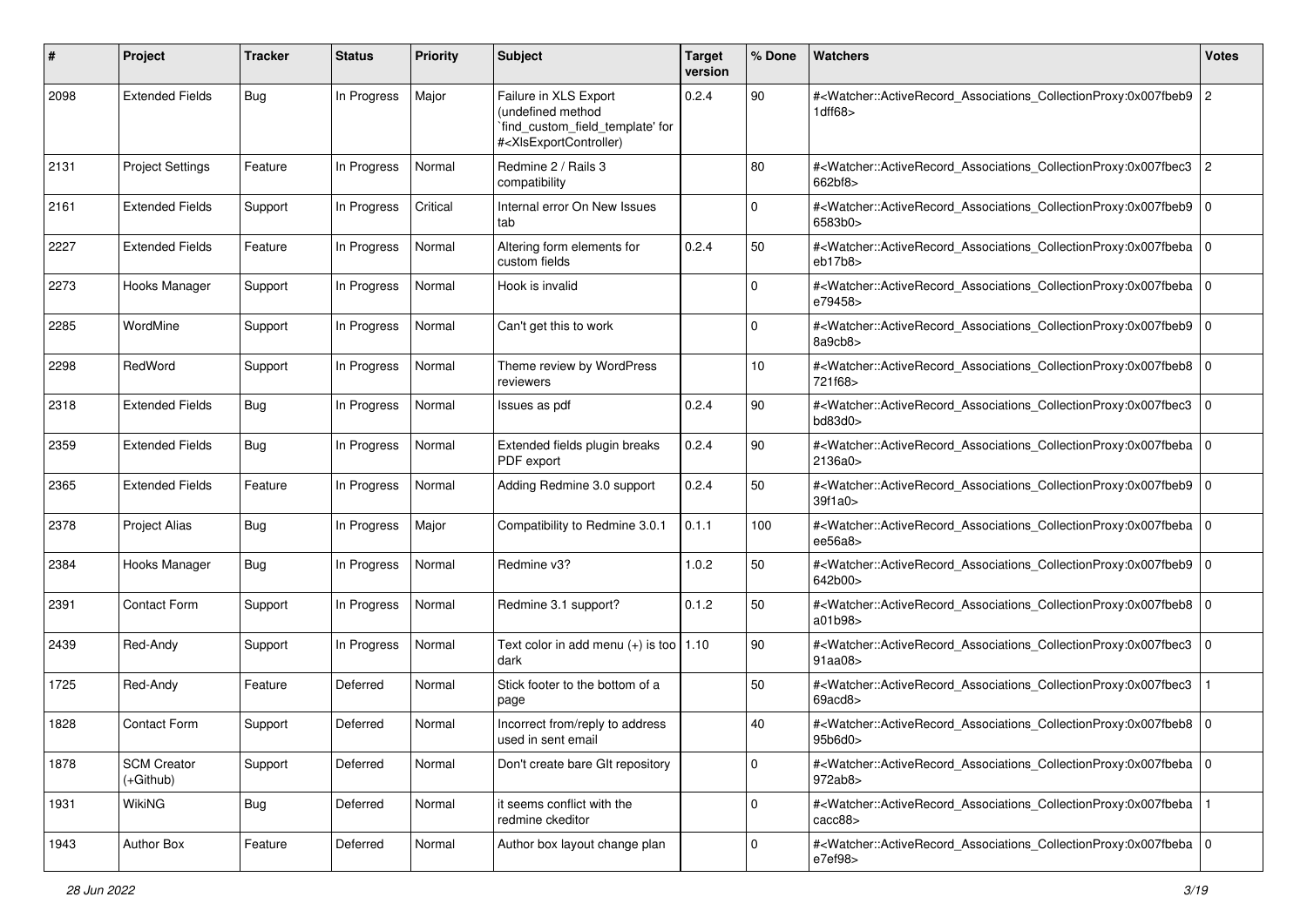| #        | Project                         | Tracker     | <b>Status</b>         | <b>Priority</b> | <b>Subject</b>                                                 | <b>Target</b><br>version | % Done      | <b>Watchers</b>                                                                                                                                     | <b>Votes</b>   |
|----------|---------------------------------|-------------|-----------------------|-----------------|----------------------------------------------------------------|--------------------------|-------------|-----------------------------------------------------------------------------------------------------------------------------------------------------|----------------|
| 1985     | <b>Project Alias</b>            | Patch       | Deferred              | Normal          | Redmine.pm for Git supporting<br>project-aliases               |                          | $\Omega$    | # <watcher::activerecord associations="" collectionproxy:0x007fbeb8<br="">4bea00&gt;</watcher::activerecord>                                        | $\Omega$       |
| 2151     | Red-Andy                        | Bug         | Deferred              | Normal          | Conflict with sidebar hide plugin                              |                          | 30          | # <watcher::activerecord 0<br="" associations="" collectionproxy:0x007fbeba=""  ="">426398&gt;</watcher::activerecord>                              |                |
| 2221     | <b>Extended Fields</b>          | Support     | Deferred              | Minor           | Need a fix for _list.html.erb                                  |                          | $\Omega$    | # <watcher::activerecord_associations_collectionproxy:0x007fbec3<br>b3d0b0&gt;</watcher::activerecord_associations_collectionproxy:0x007fbec3<br>   | $\Omega$       |
| ISSUE-1  | <b>ISSUE-id</b>                 | Support     | Deferred              | Minor           | Need a function to display issue<br>id                         |                          | $\Omega$    | # <watcher::activerecord_associations_collectionproxy:0x007fbeba 0<br="">7b61e8&gt;</watcher::activerecord_associations_collectionproxy:0x007fbeba> |                |
| 2278     | <b>SCM Creator</b><br>(+Github) | Patch       | Deferred              | Normal          | Disable "Save repository" button<br>on new repositories        |                          | $\Omega$    | # <watcher::activerecord_associations_collectionproxy:0x007fbec3<br>be9d88</watcher::activerecord_associations_collectionproxy:0x007fbec3<br>       | $\mathbf 0$    |
| 2322     | <b>WikiNG</b>                   | Bug         | Deferred              | Normal          | Viewing user pages does not<br>work after rename               |                          | $\Omega$    | # <watcher::activerecord_associations_collectionproxy:0x007fbeb9 0<br="">645350&gt;</watcher::activerecord_associations_collectionproxy:0x007fbeb9> |                |
| ISSUE-12 | <b>ISSUE-id</b>                 | Bug         | Deferred              | Major           | No route matches error for<br>iournals#new                     |                          | 50          | # <watcher::activerecord associations="" collectionproxy:0x007fbeba<br="">3ee9e8&gt;</watcher::activerecord>                                        | l 0            |
| 2024     | OpenID Fix                      | Patch       | Under<br>Verification | Normal          | Associate existing accounts by<br>email                        |                          | $\mathbf 0$ | # <watcher::activerecord associations="" collectionproxy:0x007fbec3<br="">ctb898</watcher::activerecord>                                            | l 0            |
| 2290     | <b>SCM Creator</b><br>(+Github) | Patch       | Under<br>Verification | Normal          | Various improvements to plugin                                 | 0.5.1                    | 70          | # <watcher::activerecord_associations_collectionproxy:0x007fbec3<br>d6d060&gt;</watcher::activerecord_associations_collectionproxy:0x007fbec3<br>   | $\overline{0}$ |
| 2307     | Download Button                 | Translation | Under<br>Verification | Normal          | Change Korean translation file<br>comment                      | 0.1.1                    | $\Omega$    | # <watcher::activerecord 0<br="" associations="" collectionproxy:0x007fbeb8="">5df600&gt;</watcher::activerecord>                                   |                |
| 2320     | <b>Extended Fields</b>          | Bug         | Under<br>Verification | Normal          | Internal error when opening<br>issues tab                      | 0.2.4                    | $\Omega$    | # <watcher::activerecord_associations_collectionproxy:0x007fbeb8 0<br="">e30020&gt;</watcher::activerecord_associations_collectionproxy:0x007fbeb8> |                |
| 2328     | <b>Extended Fields</b>          | Patch       | Under<br>Verification | Normal          | Make the Project type custom<br>fields sortable in issue lists | 0.2.4                    | $\Omega$    | # <watcher::activerecord_associations_collectionproxy:0x007fbec0 0<br="">3398f8&gt;</watcher::activerecord_associations_collectionproxy:0x007fbec0> |                |
| 2329     | WikiNG                          | Bug         | Under<br>Verification | Major           | Mentions visibility                                            |                          | 50          | # <watcher::activerecord associations="" collectionproxy:0x007fbec1<br="">a859d0&gt;</watcher::activerecord>                                        | l 0            |
| 2341     | Project Alias                   | Patch       | Under<br>Verification | Normal          | Underscore support for<br>Redmine                              | 0.1.1                    | $\Omega$    | # <watcher::activerecord_associations_collectionproxy:0x007fbec1<br>2cfa60</watcher::activerecord_associations_collectionproxy:0x007fbec1<br>       | l O            |
| 2350     | <b>Extended Fields</b>          | Bug         | Under<br>Verification | Normal          | Extended Field Values that are<br>nil produce an error         | 0.2.4                    | $\mathbf 0$ | # <watcher::activerecord associations="" collectionproxy:0x007fbec7<br="">771fe0</watcher::activerecord>                                            | l 0            |
| 2363     | <b>Sidebar Content</b>          | Patch       | Under<br>Verification | Normal          | Sidebar Redmine 3.0.0                                          | 0.2.0                    | $\mathbf 0$ | # <watcher::activerecord_associations_collectionproxy:0x007fbec0<br>ce54b0&gt;</watcher::activerecord_associations_collectionproxy:0x007fbec0<br>   | $\overline{0}$ |
| ISSUE-17 | <b>ISSUE-id</b>                 | Bug         | Under<br>Verification | Major           | SVN integration: Commit with<br>new issue-id does not work     | 0.0.3                    | 50          | # <watcher::activerecord_associations_collectionproxy:0x007fbec1<br>e680c0&gt;</watcher::activerecord_associations_collectionproxy:0x007fbec1<br>   | $\overline{0}$ |
| 20       | Orangutan::Redmin<br>e          | Feature     | Open                  | Minor           | Let user specify what he did<br>during a break                 |                          | $\mathbf 0$ | # <watcher::activerecord associations="" collectionproxy:0x007fbec7<br="">182e40&gt;</watcher::activerecord>                                        | $\overline{0}$ |
| 26       | Orangutan                       | Feature     | Open                  | Normal          | It would be greate to have a<br>reminder                       | 1.06                     | $\Omega$    | # <watcher::activerecord associations="" collectionproxy:0x007fbec7<br="">20d2c0&gt;</watcher::activerecord>                                        | l o            |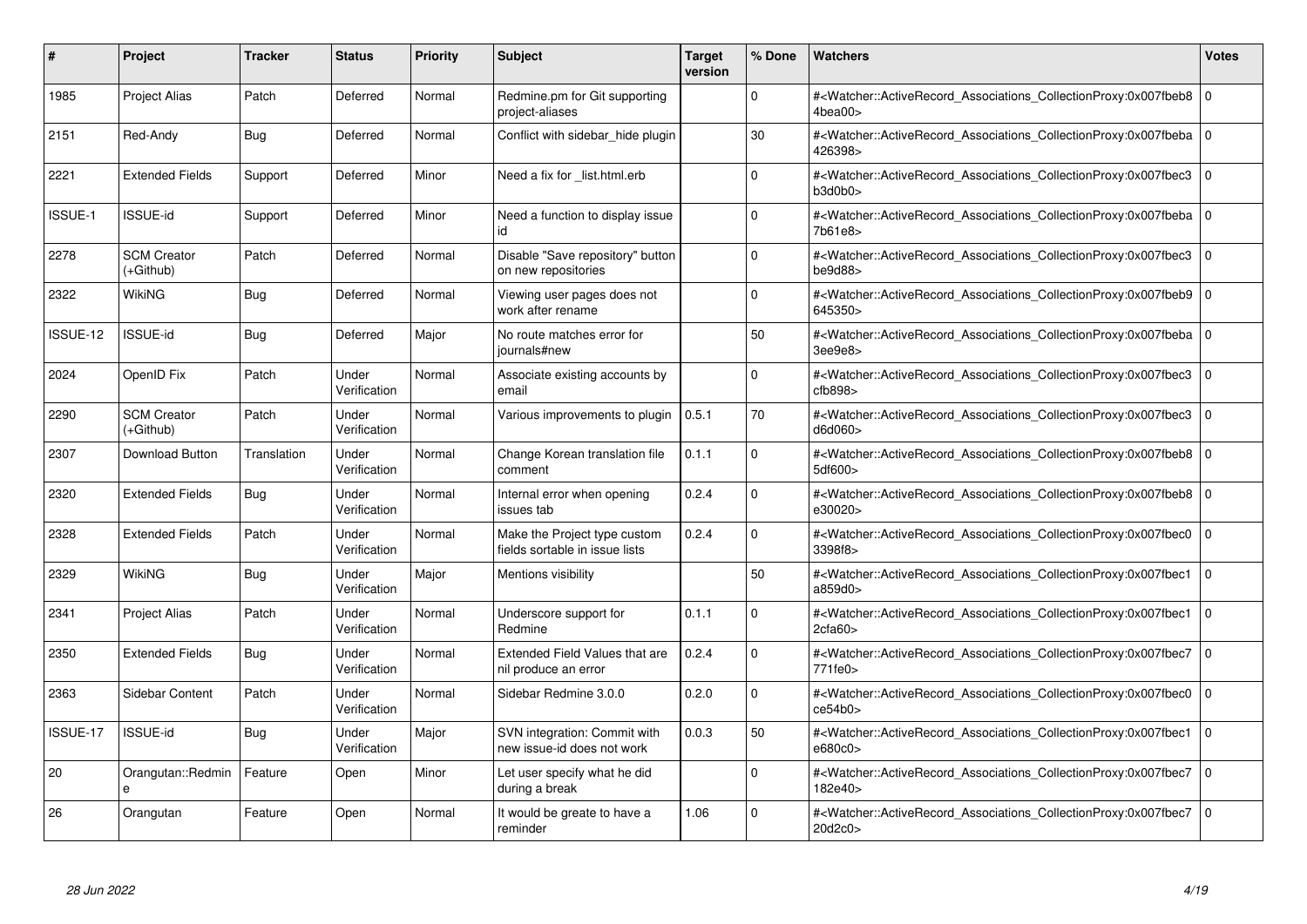| #   | Project                       | <b>Tracker</b> | <b>Status</b> | <b>Priority</b> | <b>Subject</b>                                                                      | <b>Target</b><br>version | % Done      | Watchers                                                                                                                                             | Votes          |
|-----|-------------------------------|----------------|---------------|-----------------|-------------------------------------------------------------------------------------|--------------------------|-------------|------------------------------------------------------------------------------------------------------------------------------------------------------|----------------|
| 124 | Orangutan::Redmin<br>e        | Feature        | Open          | Minor           | Let users specify what they did<br>during a break by answering on<br>break question |                          | $\Omega$    | # <watcher::activerecord_associations_collectionproxy:0x007fbec1<br>8b3418&gt;</watcher::activerecord_associations_collectionproxy:0x007fbec1<br>    | 3              |
| 128 | Orangutan                     | Feature        | Open          | Major           | Reminder, organizer and<br>scheduler                                                | 1.06                     | $\Omega$    | # <watcher::activerecord_associations_collectionproxy:0x007fbec1<br>325208&gt;</watcher::activerecord_associations_collectionproxy:0x007fbec1<br>    | $\overline{2}$ |
| 170 | Orangutan::Redmin<br>e        | Feature        | Open          | Minor           | Issue creation                                                                      | 1.06                     | $\Omega$    | # <watcher::activerecord_associations_collectionproxy:0x007fbec0<br>9a49e0&gt;</watcher::activerecord_associations_collectionproxy:0x007fbec0<br>    | $\overline{2}$ |
| 180 | Orangutan::Redmin             | Feature        | Open          | Normal          | Issue status changing                                                               | 1.07                     | $\Omega$    | # <watcher::activerecord_associations_collectionproxy:0x007fbec0<br>6ee110&gt;</watcher::activerecord_associations_collectionproxy:0x007fbec0<br>    | 3              |
| 181 | Orangutan::Redmin<br>$\theta$ | Feature        | Open          | Normal          | Changing issue priority                                                             | 1.07                     | $\Omega$    | # <watcher::activerecord 1<br="" associations="" collectionproxy:0x007fbec1f=""  ="">e10f0</watcher::activerecord>                                   |                |
| 184 | Orangutan::Redmin<br>e        | Feature        | Open          | Minor           | Notifying about due date and<br>hours                                               | 1.07                     | $\Omega$    | # <watcher::activerecord_associations_collectionproxy:0x007fbec7f 2<br="">0f158&gt;</watcher::activerecord_associations_collectionproxy:0x007fbec7f> |                |
| 189 | Orangutan::Redmin<br>e        | Improvement    | Open          | Minor           | Avoid taking text as a comment<br>for the task                                      |                          | $\Omega$    | # <watcher::activerecord_associations_collectionproxy:0x007fbec1<br>701610&gt;</watcher::activerecord_associations_collectionproxy:0x007fbec1<br>    |                |
| 192 | Orangutan                     | Improvement    | Open          | Major           | <b>SQL</b> optimization                                                             | 1.07                     | $\Omega$    | # <watcher::activerecord associations="" collectionproxy:0x007fbeb8<br="">8f1898&gt;</watcher::activerecord>                                         | l o            |
| 230 | Orangutan::Redmin<br>$\theta$ | Feature        | Open          | Minor           | Starting task/time entry and new<br>issue at the same time                          |                          | $\Omega$    | # <watcher::activerecord associations="" collectionproxy:0x007fbeba<br="">1f0cb8&gt;</watcher::activerecord>                                         | 3              |
| 558 | Orangutan                     | Feature        | Open          | Minor           | Jokes context                                                                       |                          | $\Omega$    | # <watcher::activerecord_associations_collectionproxy:0x007fbec3<br>a02920&gt;</watcher::activerecord_associations_collectionproxy:0x007fbec3<br>    | $\overline{2}$ |
| 605 | Orangutan                     | Feature        | Open          | Minor           | <b>SVN monkey</b>                                                                   |                          | $\Omega$    | # <watcher::activerecord associations="" collectionproxy:0x007fbeb9<br="">855b68&gt;</watcher::activerecord>                                         |                |
| 862 | Orangutan                     | Improvement    | Open          | Minor           | Support user first and last name 2.00<br>in requests                                |                          | $\mathbf 0$ | # <watcher::activerecord_associations_collectionproxy:0x007fbebb<br>3729c8&gt;</watcher::activerecord_associations_collectionproxy:0x007fbebb<br>    | l o            |
| 863 | Orangutan                     | Feature        | Open          | Minor           | Personal TODO list                                                                  |                          | $\Omega$    | # <watcher::activerecord_associations_collectionproxy:0x007fbec3<br>619548&gt;</watcher::activerecord_associations_collectionproxy:0x007fbec3<br>    | $\Omega$       |
| 864 | Orangutan::Redmin<br>e        | Enhancement    | Open          | Normal          | Custom issues list format                                                           | 1.07                     | $\Omega$    | # <watcher::activerecord 0<br="" associations="" collectionproxy:0x007fbeb9=""  ="">bdd268&gt;</watcher::activerecord>                               |                |
| 892 | Orangutan                     | Feature        | Open          | Minor           | Tip of the day / Did you know<br>that?                                              |                          | $\mathbf 0$ | # <watcher::activerecord associations="" collectionproxy:0x007fbeb9<br="">a26d20&gt;</watcher::activerecord>                                         | l o            |
| 895 | Orangutan::Redmin<br>e        | Feature        | Open          | Normal          | Changing custom fields and<br>other issue properties                                | 1.07                     | $\Omega$    | # <watcher::activerecord_associations_collectionproxy:0x007fbebb<br>01bd60&gt;</watcher::activerecord_associations_collectionproxy:0x007fbebb<br>    |                |
| 910 | Orangutan                     | Enhancement    | Open          | Minor           | Subjects or make Orangutan<br>remember issue id, project etc                        | 2.00                     | $\Omega$    | # <watcher::activerecord associations="" collectionproxy:0x007fbeb9<br="">7f4318&gt;</watcher::activerecord>                                         | l O            |
| 918 | Orangutan                     | Improvement    | Open          | Normal          | Profiler/optimization                                                               | 1.07                     | $\mathbf 0$ | # <watcher::activerecord_associations_collectionproxy:0x007fbeb9<br>d40a10&gt;</watcher::activerecord_associations_collectionproxy:0x007fbeb9<br>    | l o            |
| 935 | Orangutan                     | Feature        | Open          | Minor           | Invalid keyboard layout<br>translator                                               |                          | $\Omega$    | # <watcher::activerecord_associations_collectionproxy:0x007fbec3<br>b60718&gt;</watcher::activerecord_associations_collectionproxy:0x007fbec3<br>    | $\Omega$       |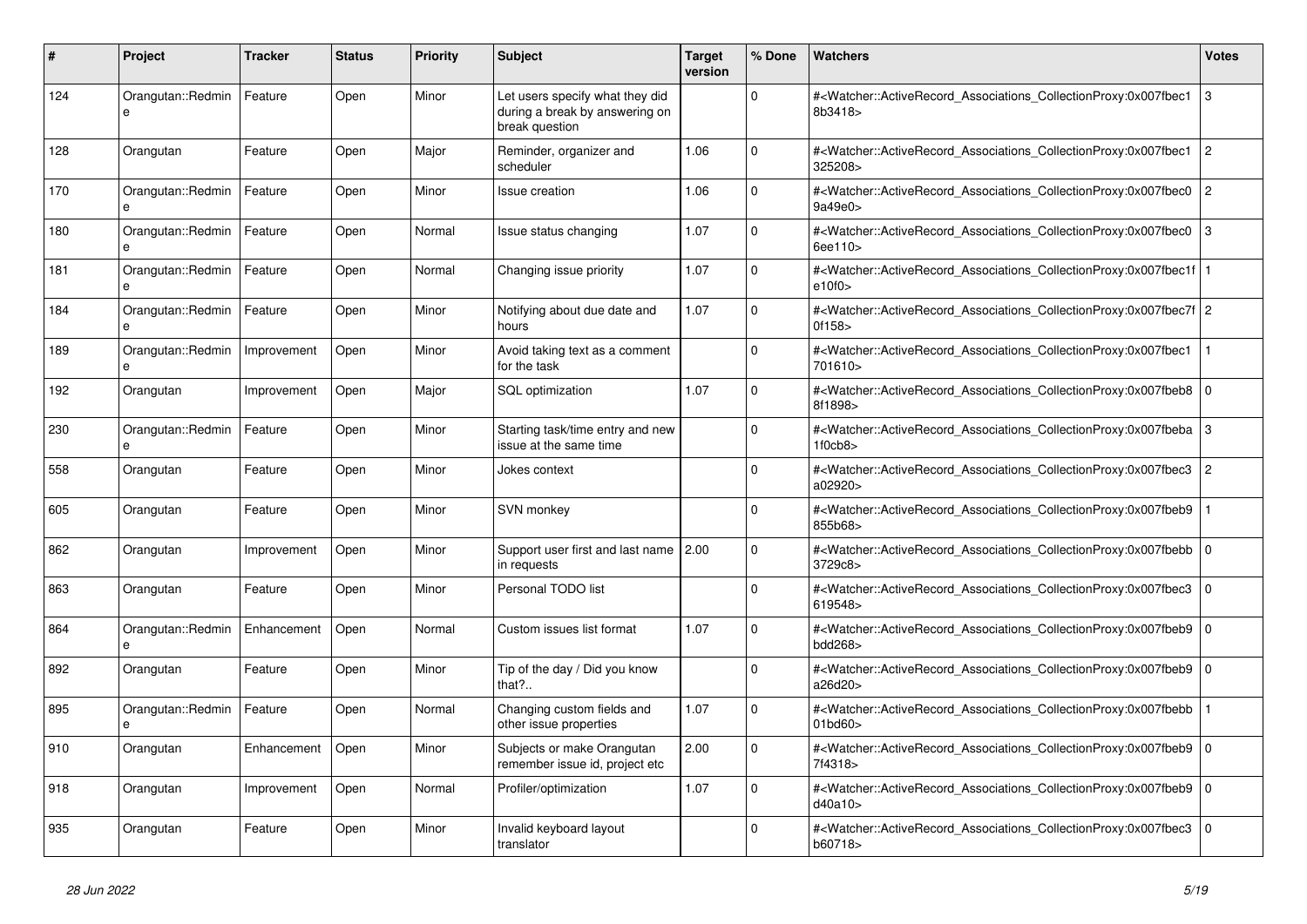| #    | Project                          | <b>Tracker</b> | <b>Status</b> | <b>Priority</b> | <b>Subject</b>                                                      | <b>Target</b><br>version | % Done       | Watchers                                                                                                                                                 | <b>Votes</b>   |
|------|----------------------------------|----------------|---------------|-----------------|---------------------------------------------------------------------|--------------------------|--------------|----------------------------------------------------------------------------------------------------------------------------------------------------------|----------------|
| 941  | Orangutan                        | Feature        | Open          | Minor           | Support Google calendar                                             |                          | 0            | # <watcher::activerecord_associations_collectionproxy:0x007fbeba<br>5748a8&gt;</watcher::activerecord_associations_collectionproxy:0x007fbeba<br>        | $\mathbf 0$    |
| 969  | Orangutan::Redmin<br>e           | Feature        | Open          | Minor           | Editing comments                                                    | 1.08                     | 0            | # <watcher::activerecord_associations_collectionproxy:0x007fbeba<br>d84b88&gt;</watcher::activerecord_associations_collectionproxy:0x007fbeba<br>        | $\overline{2}$ |
| 973  | Orangutan::Redmin<br>e           | Improvement    | Open          | Minor           | Issue description change<br>notification                            | 1.08                     | 0            | # <watcher::activerecord_associations_collectionproxy:0x007fbeba 0<br=""  ="">d57b60&gt;</watcher::activerecord_associations_collectionproxy:0x007fbeba> |                |
| 974  | Orangutan                        | Enhancement    | Open          | Minor           | Rich text/formatting support                                        | 2.00                     | 0            | # <watcher::activerecord_associations_collectionproxy:0x007fbeb8<br>9000f0&gt;</watcher::activerecord_associations_collectionproxy:0x007fbeb8<br>        | 3              |
| 984  | Orangutan                        | Feature        | Open          | Minor           | Survey context                                                      |                          | 0            | # <watcher::activerecord_associations_collectionproxy:0x007fbebb<br>329908&gt;</watcher::activerecord_associations_collectionproxy:0x007fbebb<br>        | l O            |
| 994  | Orangutan                        | Enhancement    | Open          | Minor           | Topics or response modes                                            | 2.00                     | $\Omega$     | # <watcher::activerecord_associations_collectionproxy:0x007fbeba<br>66ad20&gt;</watcher::activerecord_associations_collectionproxy:0x007fbeba<br>        | $\mathbf 0$    |
| 1029 | Orangutan::Redmin                | Improvement    | Open          | Minor           | Respect user's Redmine<br>notifications settings                    | 1.06                     | 0            | # <watcher::activerecord_associations_collectionproxy:0x007fbec3<br>76b220&gt;</watcher::activerecord_associations_collectionproxy:0x007fbec3<br>        | $\mathbf 0$    |
| 1038 | Orangutan::Redmin<br>e           | Improvement    | Open          | Minor           | More flexible syntax for adding<br>past tasks/entries               |                          | 0            | # <watcher::activerecord_associations_collectionproxy:0x007fbeb8<br>d4c2a8</watcher::activerecord_associations_collectionproxy:0x007fbeb8<br>            | $\mathbf 0$    |
| 1040 | Orangutan::Redmin<br>e           | Enhancement    | Open          | Normal          | Support all Redmine notification<br>types                           | 1.06                     | $\mathbf 0$  | # <watcher::activerecord_associations_collectionproxy:0x007fbeba<br>5e5468&gt;</watcher::activerecord_associations_collectionproxy:0x007fbeba<br>        | l O            |
| 1051 | Orangutan::Redmin<br>e           | Improvement    | Open          | Minor           | Allow applying only some tasks<br>by number from suggested list     | 1.08                     | 0            | # <watcher::activerecord_associations_collectionproxy:0x007fbec3<br>75cba8&gt;</watcher::activerecord_associations_collectionproxy:0x007fbec3<br>        | $\mathbf 0$    |
| 1076 | Orangutan::Redmin<br>e           | Feature        | Open          | Minor           | Due date setting context                                            | 1.07                     | 0            | # <watcher::activerecord_associations_collectionproxy:0x007fbeb8<br>c19480&gt;</watcher::activerecord_associations_collectionproxy:0x007fbeb8<br>        | l O            |
| 1083 | Orangutan::Redmin<br>e           | Feature        | Open          | Minor           | Help context(s) for Redmine text   $1.08$<br>formatting syntax      |                          | $\mathbf 0$  | # <watcher::activerecord_associations_collectionproxy:0x007fbec3<br>978c98&gt;</watcher::activerecord_associations_collectionproxy:0x007fbec3<br>        | $\mathbf 0$    |
| 1089 | Orangutan                        | Improvement    | Open          | Minor           | Migrate to contexts<br>dependencies/relations from<br>weights       | 2.00                     | $\Omega$     | # <watcher::activerecord_associations_collectionproxy:0x007fbeb8  <br="">6dbd38&gt;</watcher::activerecord_associations_collectionproxy:0x007fbeb8>      | l O            |
| 1107 | Orangutan::Redmin<br>e           | Improvement    | Open          | Minor           | Change default<br>project/issue/activity if no task is<br>available |                          | $\Omega$     | # <watcher::activerecord_associations_collectionproxy:0x007fbeba 0<br=""  ="">74f650&gt;</watcher::activerecord_associations_collectionproxy:0x007fbeba> |                |
| 1159 | Orangutan::Redmin<br>e           | Improvement    | Open          | Minor           | Support using numbers for<br>project list                           |                          | $\Omega$     | # <watcher::activerecord_associations_collectionproxy:0x007fbeba  <br="">3248c8&gt;</watcher::activerecord_associations_collectionproxy:0x007fbeba>      | l O            |
| 1298 | Orangutan                        | Improvement    | Open          | Normal          | Context help for some<br>Orangutan messages                         |                          | 0            | # <watcher::activerecord_associations_collectionproxy:0x007fbeb9 0<br="">b625b8&gt;</watcher::activerecord_associations_collectionproxy:0x007fbeb9>      |                |
| 1352 | Orangutan::Redmin   Feature<br>e |                | Open          | Minor           | Start date changing                                                 | 1.07                     | $\mathbf 0$  | # <watcher::activerecord 0<br="" associations="" collectionproxy:0x007fbeba="">4e1530&gt;</watcher::activerecord>                                        |                |
| 1464 | Orangutan                        | Feature        | Open          | Minor           | Ability to see Orangutan logs for<br>a user                         |                          | $\mathbf{0}$ | # <watcher::activerecord_associations_collectionproxy:0x007fbec3<br>a770e0&gt;</watcher::activerecord_associations_collectionproxy:0x007fbec3<br>        |                |
| 1465 | Orangutan                        | Enhancement    | Open          | Minor           | Pagination                                                          |                          | 0            | # <watcher::activerecord_associations_collectionproxy:0x007fbeba 0<br=""  ="">2d81f8&gt;</watcher::activerecord_associations_collectionproxy:0x007fbeba> |                |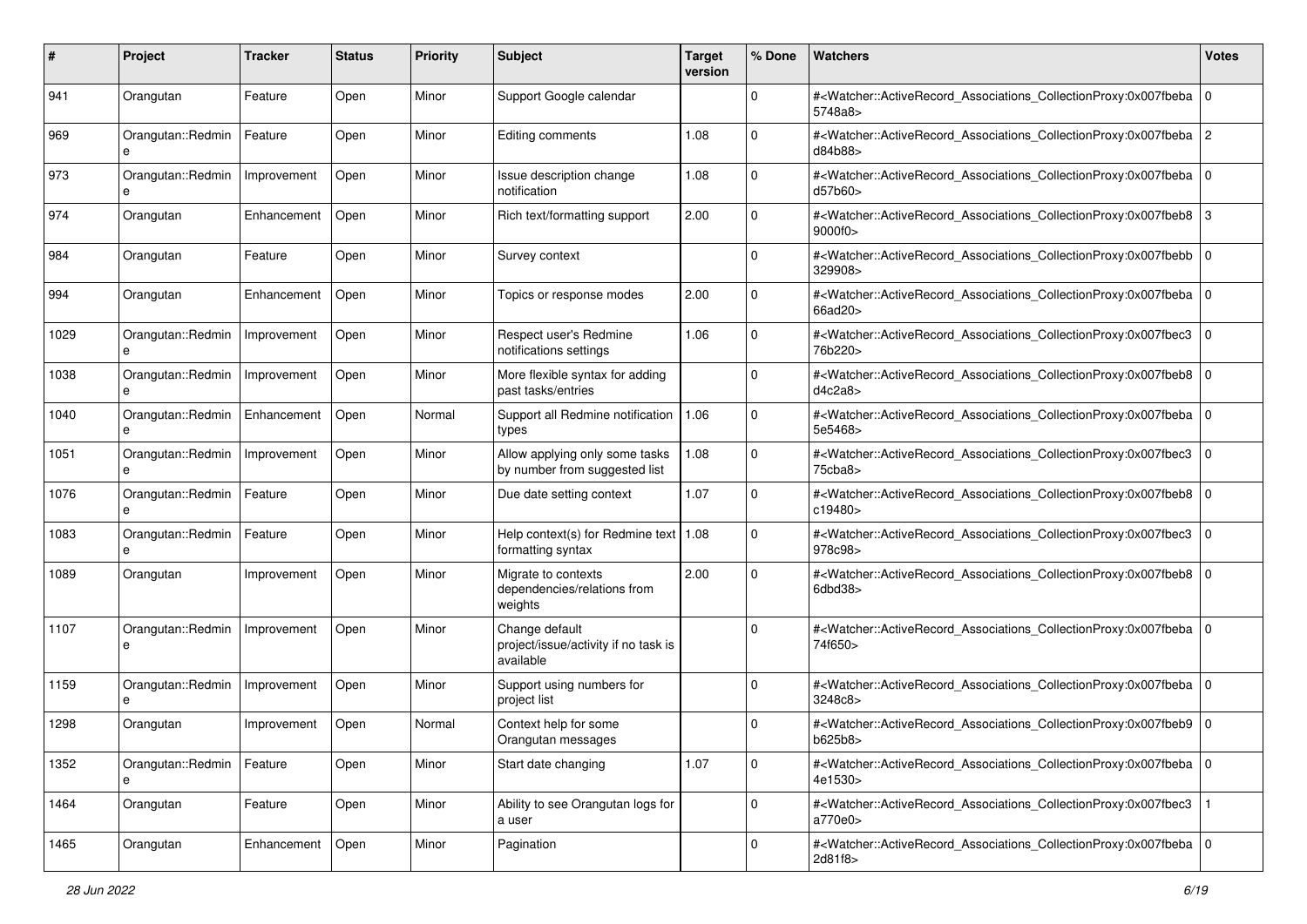| #    | Project                      | Tracker     | <b>Status</b> | <b>Priority</b> | <b>Subject</b>                                                        | <b>Target</b><br>version | % Done      | Watchers                                                                                                                                                                | <b>Votes</b> |
|------|------------------------------|-------------|---------------|-----------------|-----------------------------------------------------------------------|--------------------------|-------------|-------------------------------------------------------------------------------------------------------------------------------------------------------------------------|--------------|
| 1466 | Orangutan::Redmin<br>e       | Improvement | Open          | Normal          | Hyperlinks in notifications                                           |                          | 0           | # <watcher::activerecord_associations_collectionproxy:0x007fbeba<br>352098&gt;</watcher::activerecord_associations_collectionproxy:0x007fbeba<br>                       | $\mathbf 0$  |
| 1562 | Orangutan                    | Enhancement | Open          | Normal          | Localisation                                                          | 2.00                     | $\mathbf 0$ | # <watcher::activerecord_associations_collectionproxy:0x007fbebb<br>1ebaa0&gt;</watcher::activerecord_associations_collectionproxy:0x007fbebb<br>                       | $\mathbf 0$  |
| 1577 | Orangutan                    | Feature     | Open          | Minor           | Roster suggestions                                                    |                          | 0           | # <watcher::activerecord_associations_collectionproxy:0x007fbeb8 0<br="">376530&gt;</watcher::activerecord_associations_collectionproxy:0x007fbeb8>                     |              |
| 1586 | Orangutan                    | Improvement | Open          | Normal          | Installation command line helper                                      | 1.08                     | 0           | # <watcher::activerecord_associations_collectionproxy:0x007fbeba<br>847760&gt;</watcher::activerecord_associations_collectionproxy:0x007fbeba<br>                       | $\Omega$     |
| 1596 | Orangutan::Redmin<br>e       | Enhancement | Open          | Minor           | PostgreSQL                                                            | 1.08                     | 0           | # <watcher::activerecord 0<br="" associations="" collectionproxy:0x007fbeba="">5f8090&gt;</watcher::activerecord>                                                       |              |
| 1597 | Orangutan::Redmin            | Improvement | Open          | Normal          | Support Redmine 1.1.0 "No<br>events"                                  | 1.08                     | $\Omega$    | # <watcher::activerecord_associations_collectionproxy:0x007fbebb<br>133b80&gt;</watcher::activerecord_associations_collectionproxy:0x007fbebb<br>                       | $\mathbf 0$  |
| 1600 | Orangutan                    | Enhancement | Open          | Minor           | Change configuration file format 2.00                                 |                          | 0           | # <watcher::activerecord_associations_collectionproxy:0x007fbeba 0<br="">e40108&gt;</watcher::activerecord_associations_collectionproxy:0x007fbeba>                     |              |
| 1602 | Orangutan::Redmin<br>e       | Improvement | Open          | Major           | Textile support                                                       | 1.07                     | $\mathbf 0$ | # <watcher::activerecord_associations_collectionproxy:0x007fbec3<br>a0b7c8</watcher::activerecord_associations_collectionproxy:0x007fbec3<br>                           | $\mathbf 0$  |
| 1603 | Orangutan                    | Feature     | Open          | Minor           | MegaHAL                                                               |                          | $\mathbf 0$ | # <watcher::activerecord_associations_collectionproxy:0x007fbeb8<br>39c370&gt;</watcher::activerecord_associations_collectionproxy:0x007fbeb8<br>                       |              |
| 1604 | Orangutan::Redmin<br>e       | Improvement | Open          | Normal          | Notify also about other<br>important events on subscribed<br>projects | 1.06                     | 0           | # <watcher::activerecord_associations_collectionproxy:0x007fbeb9 0<br="">6fcf28&gt;</watcher::activerecord_associations_collectionproxy:0x007fbeb9>                     |              |
| 1609 | Orangutan::Redmin<br>е       | Improvement | Open          | Normal          | Use text similarity score when<br>suggesting renaming or<br>replacing | 1.07                     | 0           | # <watcher::activerecord_associations_collectionproxy:0x007fbebb<br>335dc0&gt;</watcher::activerecord_associations_collectionproxy:0x007fbebb<br>                       | $\mathbf 0$  |
| 1613 | Orangutan::Redmin   Bug<br>e |             | Open          | Normal          | Guarantee that a notification will   1.08<br>come to end user         |                          | $\Omega$    | # <watcher::activerecord_associations_collectionproxy:0x007fbeba<br>d16048&gt;</watcher::activerecord_associations_collectionproxy:0x007fbeba<br>                       |              |
| 1614 | Orangutan                    | Feature     | Open          | Minor           | AIML                                                                  |                          | $\Omega$    | # <watcher::activerecord_associations_collectionproxy:0x007fbeb8<br>71dd28&gt;</watcher::activerecord_associations_collectionproxy:0x007fbeb8<br>                       | $\mathbf 0$  |
| 1615 | Orangutan::Redmin<br>e       | Improvement | Open          | Minor           | Notify assignee when new<br>watcher is added                          | 1.06                     | $\mathbf 0$ | # <watcher::activerecord_associations_collectionproxy:0x007fbeb9<br><math>1</math>ddf<math>38</math></watcher::activerecord_associations_collectionproxy:0x007fbeb9<br> |              |
| 1616 | Orangutan::Redmin<br>e       | Enhancement | Open          | Normal          | Redmine notification for<br>changes made in Orangutan                 | 1.08                     | $\mathbf 0$ | # <watcher::activerecord_associations_collectionproxy:0x007fbec3<br>851d38&gt;</watcher::activerecord_associations_collectionproxy:0x007fbec3<br>                       |              |
| 1618 | Orangutan                    | Enhancement | Open          | Minor           | Support subrequests in single<br>request message                      | 2.00                     | 0           | # <watcher::activerecord_associations_collectionproxy:0x007fbeb9<br>e812a8&gt;</watcher::activerecord_associations_collectionproxy:0x007fbeb9<br>                       |              |
| 1619 | Orangutan                    | Feature     | Open          | Minor           | Avatar                                                                |                          | $\mathbf 0$ | # <watcher::activerecord_associations_collectionproxy:0x007fbeba 2<br="">67c278&gt;</watcher::activerecord_associations_collectionproxy:0x007fbeba>                     |              |
| 1620 | Orangutan                    | Improvement | Open          | Normal          | Fix foreign handlers API                                              | 2.00                     | $\mathbf 0$ | # <watcher::activerecord_associations_collectionproxy:0x007fbeb9 0<br="">8b7ef8&gt;</watcher::activerecord_associations_collectionproxy:0x007fbeb9>                     |              |
| 1624 | Orangutan                    | Enhancement | Open          | Normal          | ChiliProject support                                                  |                          | $\mathbf 0$ | # <watcher::activerecord_associations_collectionproxy:0x007fbeba 0<br=""  ="">098af0&gt;</watcher::activerecord_associations_collectionproxy:0x007fbeba>                |              |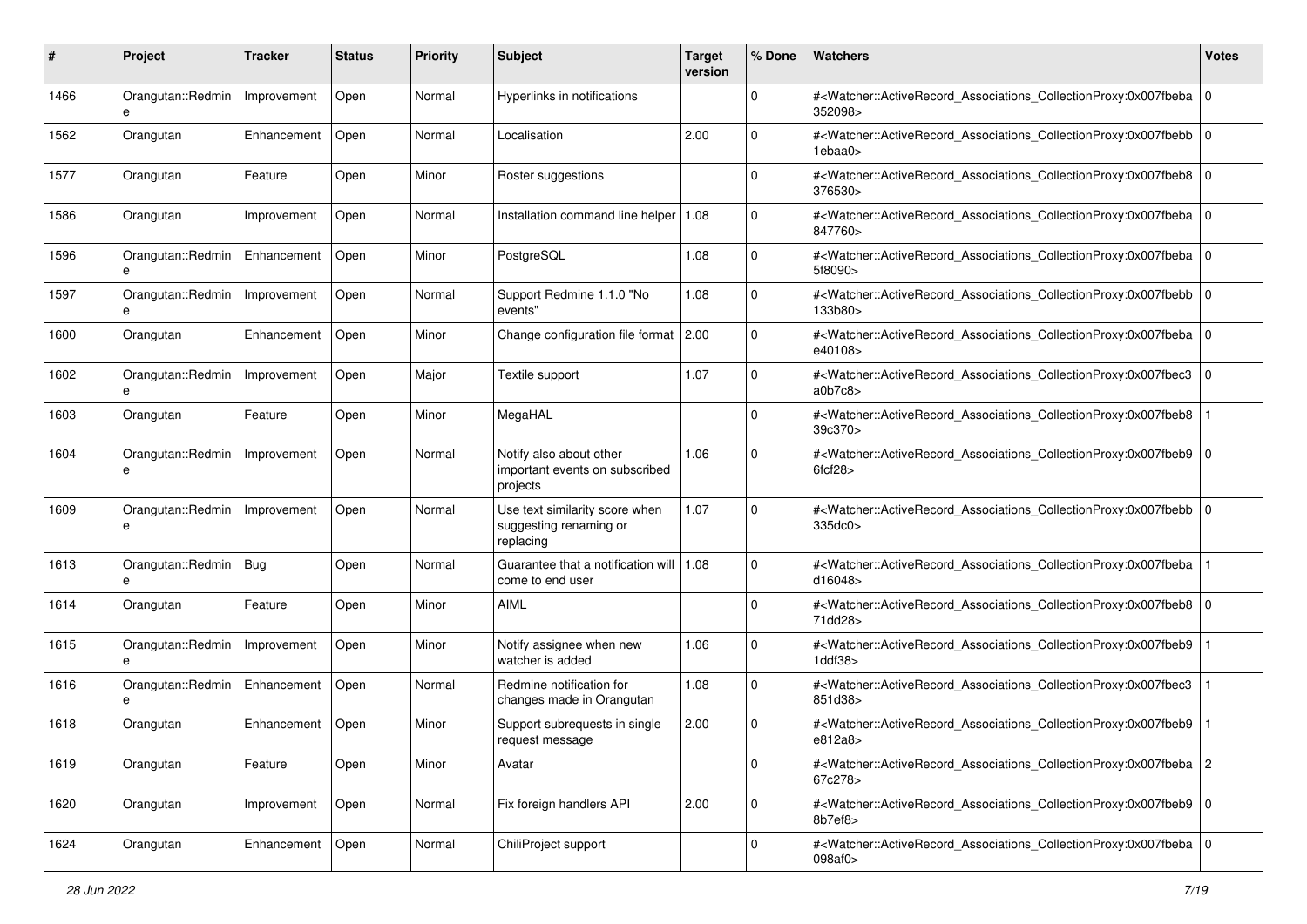| #    | Project                         | <b>Tracker</b> | <b>Status</b> | <b>Priority</b> | <b>Subject</b>                                          | Target<br>version | % Done      | <b>Watchers</b>                                                                                                                                          | <b>Votes</b> |
|------|---------------------------------|----------------|---------------|-----------------|---------------------------------------------------------|-------------------|-------------|----------------------------------------------------------------------------------------------------------------------------------------------------------|--------------|
| 1638 | Orangutan                       | Feature        | Open          | Major           | Orangutan bug reporting                                 |                   | $\Omega$    | # <watcher::activerecord associations="" collectionproxy:0x007fbeba<br="">368528&gt;</watcher::activerecord>                                             | $\mathbf 0$  |
| 1678 | Orangutan::Redmin<br>e          | Improvement    | Open          | Normal          | Suggest changing issue when<br>default issue is closed  | 1.07              | $\Omega$    | # <watcher::activerecord associations="" collectionproxy:0x007fbeb9=""  <br="">edbe88&gt;</watcher::activerecord>                                        | $\mathbf 0$  |
| 1680 | Orangutan::Redmin   Bug<br>e    |                | Open          | Normal          | Cancelling Comment context                              |                   | $\Omega$    | # <watcher::activerecord_associations_collectionproxy:0x007fbeb9 0<br=""  ="">9c9e90</watcher::activerecord_associations_collectionproxy:0x007fbeb9>     |              |
| 1682 | Orangutan                       | Improvement    | Open          | Normal          | Take into account if time<br>tracking module is enabled | 1.06              | $\Omega$    | # <watcher::activerecord_associations_collectionproxy:0x007fbeba 0<br=""  ="">1c91e0</watcher::activerecord_associations_collectionproxy:0x007fbeba>     |              |
| 1687 | Meta                            | Feature        | Open          | Normal          | Global Meta tags, Meta tags per<br>project and per page |                   | $\Omega$    | # <watcher::activerecord 0<br="" associations="" collectionproxy:0x007fbeb9=""  ="">7c3e20&gt;</watcher::activerecord>                                   |              |
| 1695 | Sidebar Content                 | Feature        | Open          | Normal          | Multiple contents                                       | 0.2.0             | $\Omega$    | # <watcher::activerecord_associations_collectionproxy:0x007fbeba 0<br=""  ="">75d020&gt;</watcher::activerecord_associations_collectionproxy:0x007fbeba> |              |
| 1704 | Orangutan::Redmin               | Enhancement    | Open          | Minor           | Notify about votes                                      | 1.06              | $\Omega$    | # <watcher::activerecord_associations_collectionproxy:0x007fbeb8 0<br="">759328&gt;</watcher::activerecord_associations_collectionproxy:0x007fbeb8>      |              |
| 1720 | CD-Index                        | Feature        | Open          | Minor           | Man page for cdindex                                    |                   | $\Omega$    | # <watcher::activerecord 0<br="" associations="" collectionproxy:0x007fbeba=""  ="">2c8ed8</watcher::activerecord>                                       |              |
| 1721 | CD-Index                        | Feature        | Open          | Minor           | Man page for cdfind                                     |                   | $\Omega$    | # <watcher::activerecord associations="" collectionproxy:0x007fbec3<br="">828ff0&gt;</watcher::activerecord>                                             | $\mathbf 0$  |
| 1722 | CD-Index                        | Feature        | Open          | Major           | Separate common code into<br>library                    |                   | $\Omega$    | # <watcher::activerecord_associations_collectionproxy:0x007fbeb9<br>7fda58</watcher::activerecord_associations_collectionproxy:0x007fbeb9<br>            | $\mathbf 0$  |
| 1723 | CD-Index                        | Feature        | Open          | Normal          | PHP module                                              |                   | $\Omega$    | # <watcher::activerecord 0<br="" associations="" collectionproxy:0x007fbeb9=""  ="">c2f360&gt;</watcher::activerecord>                                   |              |
| 1733 | CD-Index                        | Feature        | Open          | Normal          | Put more info about the media<br>into header            |                   | $\Omega$    | # <watcher::activerecord_associations_collectionproxy:0x007fbeba  <br="">371308&gt;</watcher::activerecord_associations_collectionproxy:0x007fbeba>      | $\mathbf 0$  |
| 1736 | CD-Index                        | Feature        | Open          | Normal          | Command-line options and<br>environmental variables     |                   | $\Omega$    | # <watcher::activerecord_associations_collectionproxy:0x007fbebb  <br="">079258&gt;</watcher::activerecord_associations_collectionproxy:0x007fbebb>      | $\mathbf 0$  |
| 1739 | CD-Index                        | Feature        | Open          | Normal          | Debian package                                          |                   | $\mathbf 0$ | # <watcher::activerecord associations="" collectionproxy:0x007fbeba<br="">54b8b8&gt;</watcher::activerecord>                                             |              |
| 1747 | Projects                        | Feature        | Open          | Major           | Some kind of site usage plugin                          |                   | $\Omega$    | # <watcher::activerecord_associations_collectionproxy:0x007fbeb9 0<br=""  ="">39e9a8&gt;</watcher::activerecord_associations_collectionproxy:0x007fbeb9> |              |
| 1763 | <b>SCM Creator</b><br>(+Github) | Bug            | Open          | Normal          | 'Create repository" button<br>hiding is too restrictive |                   | $\Omega$    | # <watcher::activerecord_associations_collectionproxy:0x007fbec3<br>9169a8&gt;</watcher::activerecord_associations_collectionproxy:0x007fbec3<br>        | $\Omega$     |
| 1771 | Sidebar Content                 | Feature        | Open          | Normal          | Global contents                                         | 0.2.0             | $\Omega$    | # <watcher::activerecord 0<br="" associations="" collectionproxy:0x007fbeb8=""  ="">7d8f88&gt;</watcher::activerecord>                                   |              |
| 1783 | Projects                        | Bug            | Open          | Normal          | Weird logouts                                           |                   | $\mathbf 0$ | # <watcher::activerecord_associations_collectionproxy:0x007fbeb8<br>444138&gt;</watcher::activerecord_associations_collectionproxy:0x007fbeb8<br>        | $\mathbf 0$  |
| 1784 | Hooks Manager                   | Feature        | Open          | Normal          | Support per-project Ads                                 |                   | $\Omega$    | # <watcher::activerecord_associations_collectionproxy:0x007fbec3 0<br=""  ="">78c678&gt;</watcher::activerecord_associations_collectionproxy:0x007fbec3> |              |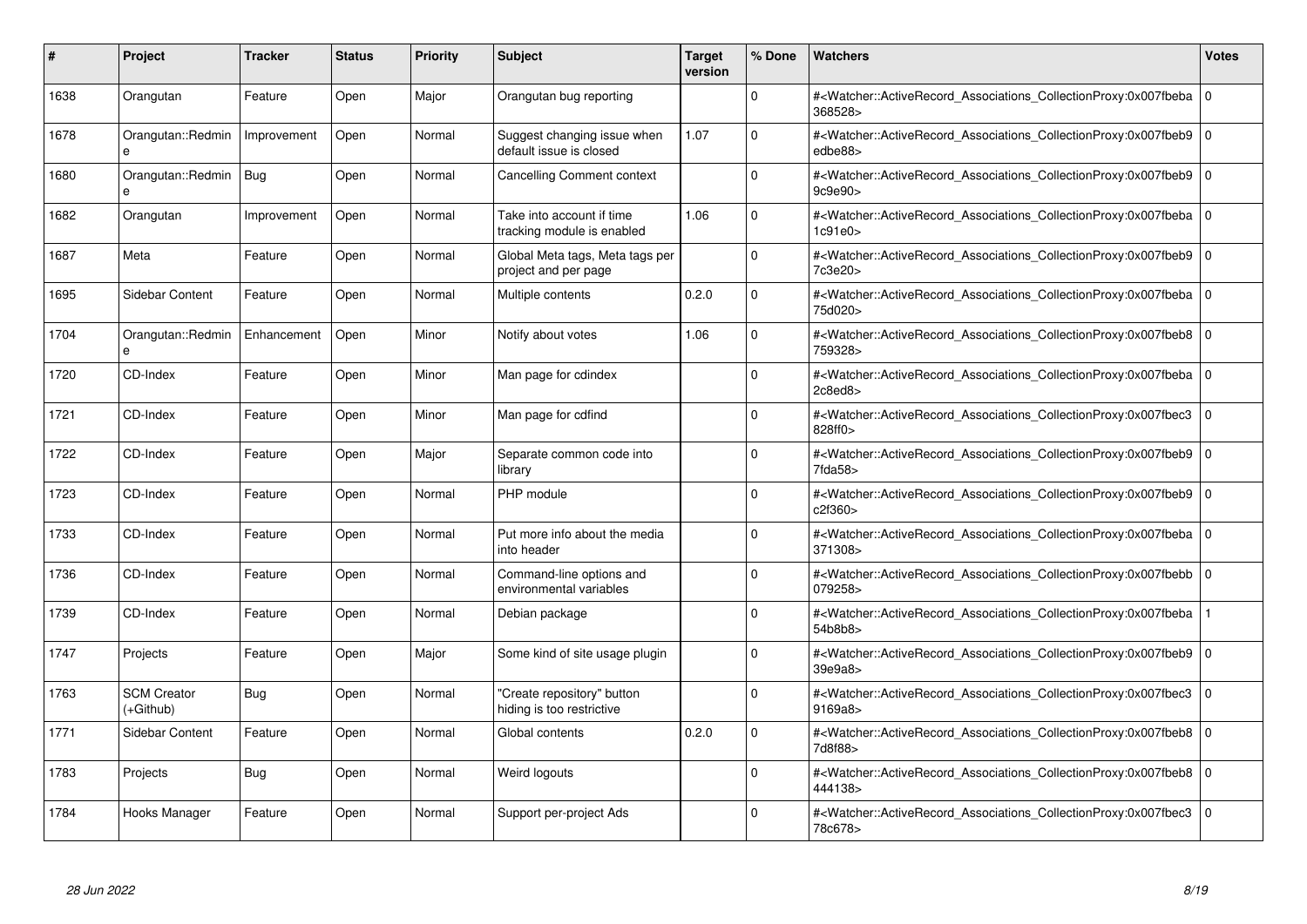| #    | <b>Project</b>                  | <b>Tracker</b> | <b>Status</b> | <b>Priority</b> | <b>Subject</b>                                 | <b>Target</b><br>version | % Done      | <b>Watchers</b>                                                                                                                                          | <b>Votes</b> |
|------|---------------------------------|----------------|---------------|-----------------|------------------------------------------------|--------------------------|-------------|----------------------------------------------------------------------------------------------------------------------------------------------------------|--------------|
| 1790 | Projects                        | Feature        | Open          | Normal          | Rotate logs                                    |                          | $\Omega$    | # <watcher::activerecord_associations_collectionproxy:0x007fbeb9<br>3ad408&gt;</watcher::activerecord_associations_collectionproxy:0x007fbeb9<br>        | $\mathbf 0$  |
| 1796 | Projects                        | Feature        | Open          | Normal          | <b>Translations helper</b>                     |                          | $\Omega$    | # <watcher::activerecord associations="" collectionproxy:0x007fbeb9=""  <br="">5e35b0&gt;</watcher::activerecord>                                        | $\mathbf 0$  |
| 1799 | Projects                        | <b>Bug</b>     | Open          | Normal          | Thumbnail overflows issues on<br>overview page |                          | $\Omega$    | # <watcher::activerecord_associations_collectionproxy:0x007fbeb9<br>c125f8&gt;</watcher::activerecord_associations_collectionproxy:0x007fbeb9<br>        | $\mathbf 0$  |
| 1812 | <b>Author Box</b>               | Feature        | Open          | Normal          | Custom fields support                          | 1.0.0                    | 0           | # <watcher::activerecord_associations_collectionproxy:0x007fbec3 0<br=""  ="">94f500&gt;</watcher::activerecord_associations_collectionproxy:0x007fbec3> |              |
| 1829 | Projects                        | Feature        | Open          | Normal          | A project generator from<br>templates          |                          | $\Omega$    | # <watcher::activerecord associations="" collectionproxy:0x007fbec3<br="">e1eea0&gt;</watcher::activerecord>                                             | $\mathbf 0$  |
| 1837 | Projects                        | Feature        | Open          | Insignificant   | Andriy is now working on                       |                          | $\mathbf 0$ | # <watcher::activerecord_associations_collectionproxy:0x007fbec3  <br="">dda638</watcher::activerecord_associations_collectionproxy:0x007fbec3>          | $\mathbf 0$  |
| 1842 | <b>Author Box</b>               | Feature        | Open          | Normal          | Show multiple/all roles                        | 1.0.0                    | $\Omega$    | # <watcher::activerecord associations="" collectionproxy:0x007fbeba<br="">606230&gt;</watcher::activerecord>                                             | $\Omega$     |
| 1845 | Advertising                     | Feature        | Open          | Minor           | Per project management                         | 0.3.0                    | $\Omega$    | # <watcher::activerecord 0<br="" associations="" collectionproxy:0x007fbeb9f=""  ="">59040 &gt;</watcher::activerecord>                                  |              |
| 1846 | Advertising                     | Feature        | Open          | Minor           | Page configuration                             | 0.3.0                    | $\Omega$    | # <watcher::activerecord_associations_collectionproxy:0x007fbeb8  <br="">b6ca78</watcher::activerecord_associations_collectionproxy:0x007fbeb8>          | $\mathbf 0$  |
| 1853 | Projects                        | Support        | Open          | Normal          | Customizer                                     |                          | $\Omega$    | # <watcher::activerecord_associations_collectionproxy:0x007fbeb8  <br="">483658&gt;</watcher::activerecord_associations_collectionproxy:0x007fbeb8>      | $\Omega$     |
| 1858 | <b>SCM Creator</b><br>(+Github) | Feature        | Open          | Normal          | New Wiki/Textile macro                         |                          | $\Omega$    | # <watcher::activerecord associations="" collectionproxy:0x007fbec3<br="">b71db0</watcher::activerecord>                                                 | $\mathbf 0$  |
| 1881 | <b>Extended Fields</b>          | Feature        | Open          | Insignificant   | Support wiki toolbar for "Default<br>value"    |                          | $\Omega$    | # <watcher::activerecord_associations_collectionproxy:0x007fbec3  <br="">821f98&gt;</watcher::activerecord_associations_collectionproxy:0x007fbec3>      | $\mathbf 0$  |
| 1888 | Orangutan::Redmin<br>e          | Feature        | Open          | Normal          | Reuse past tasks                               |                          | 0           | # <watcher::activerecord_associations_collectionproxy:0x007fbeb9  <br="">116a78&gt;</watcher::activerecord_associations_collectionproxy:0x007fbeb9>      | $\mathbf 0$  |
| 1891 | Projects                        | Improvement    | Open          | Normal          | Add BASH & Perl CodeRay<br>scanners            |                          | 0           | # <watcher::activerecord associations="" collectionproxy:0x007fbeba<br="">a182d8&gt;</watcher::activerecord>                                             | $\mathbf 0$  |
| 1893 | Orangutan                       | Enhancement    | Open          | Minor           | Twitter monkey                                 |                          | 0           | # <watcher::activerecord_associations_collectionproxy:0x007fbeb9  <br="">d741f8&gt;</watcher::activerecord_associations_collectionproxy:0x007fbeb9>      | $\mathbf 0$  |
| 1905 | Orangutan                       | Feature        | Open          | Normal          | <b>SCM</b> monkey                              |                          | O           | # <watcher::activerecord_associations_collectionproxy:0x007fbeb9<br>6875c0&gt;</watcher::activerecord_associations_collectionproxy:0x007fbeb9<br>        | $\Omega$     |
| 1910 | Projects                        | Support        | Open          | Major           | Users verification                             |                          | $\Omega$    | # <watcher::activerecord associations="" collectionproxy:0x007fbeb9<br="">d890d0&gt;</watcher::activerecord>                                             | $\mathbf 0$  |
| 1921 | Orangutan                       | Enhancement    | Open          | Minor           | RSS monkey                                     |                          | 0           | # <watcher::activerecord associations="" collectionproxy:0x007fbeba<br="">299f48&gt;</watcher::activerecord>                                             | $\mathbf 0$  |
| 1947 | <b>Extended Fields</b>          | Feature        | Open          | Normal          | Visible for admins only                        |                          | 0           | # <watcher::activerecord_associations_collectionproxy:0x007fbeba 0<br=""  ="">0138a0&gt;</watcher::activerecord_associations_collectionproxy:0x007fbeba> |              |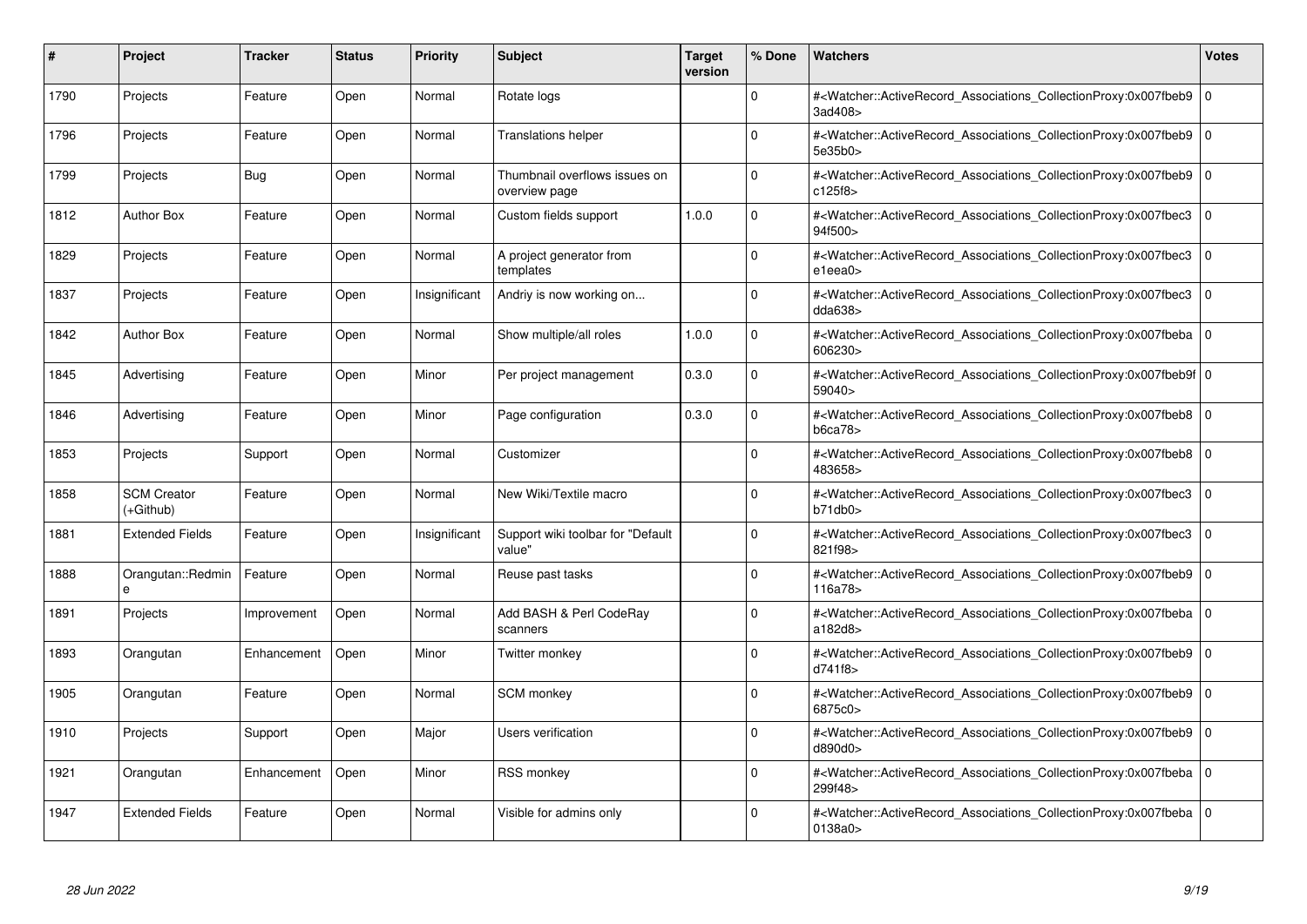| #    | Project                | <b>Tracker</b> | <b>Status</b> | <b>Priority</b> | <b>Subject</b>                                         | Target<br>version | % Done      | <b>Watchers</b>                                                                                                                                          | <b>Votes</b>   |
|------|------------------------|----------------|---------------|-----------------|--------------------------------------------------------|-------------------|-------------|----------------------------------------------------------------------------------------------------------------------------------------------------------|----------------|
| 1948 | Projects               | Feature        | Open          | Minor           | Testimonials / Used by                                 |                   | $\Omega$    | # <watcher::activerecord 0<br="" associations="" collectionproxy:0x007fbeb9f=""  ="">da690&gt;</watcher::activerecord>                                   |                |
| 1963 | Projects               | Feature        | Open          | Minor           | Issues/messages count                                  |                   | $\Omega$    | # <watcher::activerecord_associations_collectionproxy:0x007fbec3 0<br=""  ="">7dc5b0&gt;</watcher::activerecord_associations_collectionproxy:0x007fbec3> |                |
| 1968 | Orangutan              | Feature        | Open          | Normal          | Creating a new issue                                   | 1.06              | $\Omega$    | # <watcher::activerecord associations="" collectionproxy:0x007fbeba<br="">1d22e0&gt;</watcher::activerecord>                                             | $\mathbf 0$    |
| 1969 | Projects               | Improvement    | Open          | Normal          | Vote plugin                                            |                   | $\Omega$    | # <watcher::activerecord 0<br="" associations="" collectionproxy:0x007fbeba=""  ="">a2a668&gt;</watcher::activerecord>                                   |                |
| 1970 | <b>Contact Form</b>    | Feature        | Open          | Minor           | Contact link                                           |                   | $\Omega$    | # <watcher::activerecord_associations_collectionproxy:0x007fbeb9  <br="">d146e0</watcher::activerecord_associations_collectionproxy:0x007fbeb9>          | $\mathbf 0$    |
| 1977 | WikiNG                 | Feature        | Open          | Normal          | Conditional macro for users &<br>groups                |                   | $\Omega$    | # <watcher::activerecord associations="" collectionproxy:0x007fbeb8<br="">c90080&gt;</watcher::activerecord>                                             | $\overline{2}$ |
| 1980 | WikiNG                 | Bug            | Open          | Normal          | Problem running plugin in<br>development mode          |                   | $\Omega$    | # <watcher::activerecord_associations_collectionproxy:0x007fbec3<br>527428&gt;</watcher::activerecord_associations_collectionproxy:0x007fbec3<br>        | $-1$           |
| 1981 | Subscription           | Feature        | Open          | Normal          | Site-wide notifications                                |                   | $\Omega$    | # <watcher::activerecord associations="" collectionproxy:0x007fbeba<br="">5cd868&gt;</watcher::activerecord>                                             |                |
| 1982 | Role Shift             | Feature        | Open          | Major           | Redmine.pm patch wanted                                |                   | $\Omega$    | # <watcher::activerecord_associations_collectionproxy:0x007fbec3 0<br="">620640&gt;</watcher::activerecord_associations_collectionproxy:0x007fbec3>      |                |
| 1983 | <b>Role Shift</b>      | Feature        | Open          | Major           | Default shifts                                         |                   | $\Omega$    | # <watcher::activerecord associations="" collectionproxy:0x007fbeb9=""  <br="">8468c0&gt;</watcher::activerecord>                                        | $\Omega$       |
| 1993 | Advertising            | Feature        | Open          | Normal          | Which types of user                                    |                   | $\Omega$    | # <watcher::activerecord 0<br="" associations="" collectionproxy:0x007fbeba=""  ="">16b450&gt;</watcher::activerecord>                                   |                |
| 1995 | <b>Extended Fields</b> | Feature        | Open          | Normal          | Checklist                                              |                   | $\Omega$    | # <watcher::activerecord associations="" collectionproxy:0x007fbec3=""  <br="">c0cd60</watcher::activerecord>                                            | $\Omega$       |
| 1997 | Download Button        | Feature        | Open          | Minor           | Project module                                         |                   | $\Omega$    | # <watcher::activerecord associations="" collectionproxy:0x007fbec3<br="">518018&gt;</watcher::activerecord>                                             | $\mathbf 0$    |
| 2018 | <b>Extended Fields</b> | Feature        | Open          | Normal          | database query cutsom field<br>type                    |                   | $\mathbf 0$ | # <watcher::activerecord_associations_collectionproxy:0x007fbec3<br>93c158&gt;</watcher::activerecord_associations_collectionproxy:0x007fbec3<br>        |                |
| 2019 | <b>Extended Fields</b> | Feature        | Open          | Normal          | Custom field type web service                          |                   | $\Omega$    | # <watcher::activerecord_associations_collectionproxy:0x007fbeb9 0<br=""  ="">5e8ee8&gt;</watcher::activerecord_associations_collectionproxy:0x007fbeb9> |                |
| 2026 | <b>Extended Fields</b> | Feature        | Open          | Normal          | Sizing defaults for custom fields                      |                   | $\Omega$    | # <watcher::activerecord 0<br="" associations="" collectionproxy:0x007fbeb8f=""  ="">41248&gt;</watcher::activerecord>                                   |                |
| 2031 | Projects               | Improvement    | Open          | Minor           | News sidebar                                           |                   | $\Omega$    | # <watcher::activerecord_associations_collectionproxy:0x007fbebb  <br="">2591b8&gt;</watcher::activerecord_associations_collectionproxy:0x007fbebb>      | $\mathbf 0$    |
| 2032 | Projects               | Improvement    | Open          | Minor           | Quick way to submit Orangutan<br>omission              |                   | $\Omega$    | # <watcher::activerecord associations="" collectionproxy:0x007fbebb=""  <br="">313770&gt;</watcher::activerecord>                                        | $\mathbf 0$    |
| 2035 | Orangutan              | Improvement    | Open          | Minor           | Direct communication between<br>a monkey and Orangutan | 1.06              | $\Omega$    | # <watcher::activerecord associations="" collectionproxy:0x007fbec3<br="">9604b8&gt;</watcher::activerecord>                                             | $\mathbf 0$    |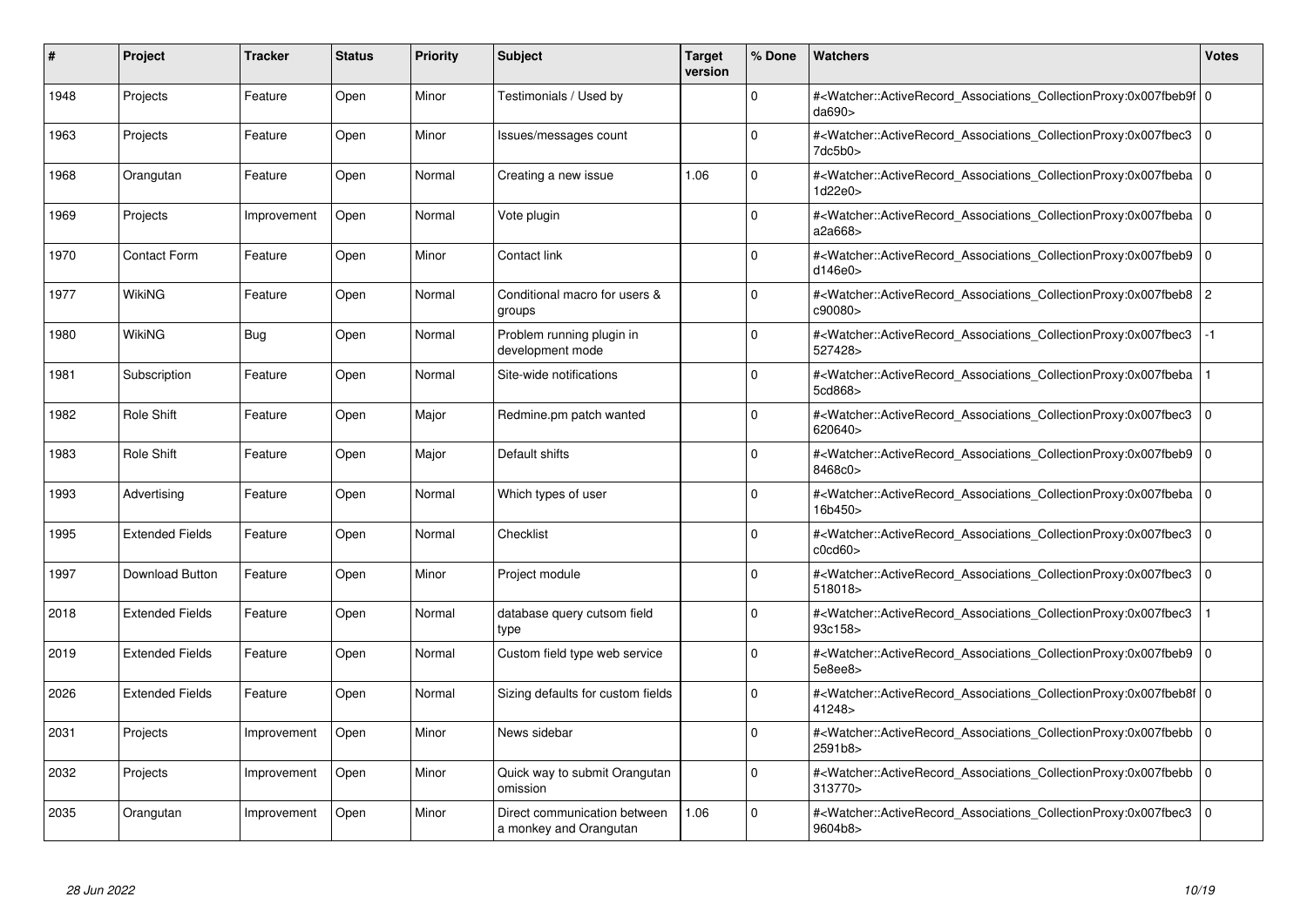| #    | Project                           | Tracker     | <b>Status</b> | <b>Priority</b> | <b>Subject</b>                                                                                                           | <b>Target</b><br>version | % Done      | Watchers                                                                                                                                                     | <b>Votes</b>   |
|------|-----------------------------------|-------------|---------------|-----------------|--------------------------------------------------------------------------------------------------------------------------|--------------------------|-------------|--------------------------------------------------------------------------------------------------------------------------------------------------------------|----------------|
| 2036 | Projects                          | Enhancement | Open          | Minor           | Global news                                                                                                              |                          | $\mathbf 0$ | # <watcher::activerecord_associations_collectionproxy:0x007fbec3<br>bc7a58</watcher::activerecord_associations_collectionproxy:0x007fbec3<br>                | l 0            |
| 2037 | Projects                          | Improvement | Open          | Minor           | Completeness bars on start<br>page                                                                                       |                          | $\mathbf 0$ | # <watcher::activerecord_associations_collectionproxy:0x007fbebb 0<br=""  ="">356de0</watcher::activerecord_associations_collectionproxy:0x007fbebb>         |                |
| 2053 | <b>SCM Creator</b><br>$(+Github)$ | Feature     | Open          | Normal          | Set repository path according to<br>identifier when using multiple<br>repositories                                       |                          | $\Omega$    | # <watcher::activerecord_associations_collectionproxy:0x007fbec3<br>9f9e88&gt;</watcher::activerecord_associations_collectionproxy:0x007fbec3<br>            |                |
| 2054 | <b>Like Button</b>                | Feature     | Open          | Normal          | Add URL setting                                                                                                          |                          | $\mathbf 0$ | # <watcher::activerecord_associations_collectionproxy:0x007fbebb 0<br="">2defc0&gt;</watcher::activerecord_associations_collectionproxy:0x007fbebb>          |                |
| 2075 | <b>SCM Creator</b><br>$(+Github)$ | Feature     | Open          | Normal          | Make an option to fully<br>automate repository creation<br>without editing the URL field                                 |                          | $\Omega$    | # <watcher::activerecord_associations_collectionproxy:0x007fbec3<br>62be50&gt;</watcher::activerecord_associations_collectionproxy:0x007fbec3<br>            | $\overline{2}$ |
| 2076 | <b>WikiNG</b>                     | Feature     | Open          | Insignificant   | <b>HTML Color preview</b>                                                                                                |                          | $\Omega$    | # <watcher::activerecord_associations_collectionproxy:0x007fbeb8 0<br=""  ="">8f31e8&gt;</watcher::activerecord_associations_collectionproxy:0x007fbeb8>     |                |
| 2085 | <b>WikiNG</b>                     | Feature     | Open          | Normal          | Twitter status                                                                                                           |                          | $\mathbf 0$ | # <watcher::activerecord_associations_collectionproxy:0x007fbeb8 0<br=""  ="">c72da0</watcher::activerecord_associations_collectionproxy:0x007fbeb8>         |                |
| 2088 | WikiNG                            | Enhancement | Open          | Normal          | Add WikiNG buttons<br>everywhere to the editing<br>toolbar                                                               |                          | $\Omega$    | # <watcher::activerecord_associations_collectionproxy:0x007fbeb8<br>44af88&gt;</watcher::activerecord_associations_collectionproxy:0x007fbeb8<br>            |                |
| 2105 | <b>SCM Creator</b><br>(+Github)   | Feature     | Open          | Normal          | Integrate with existing scm<br>system                                                                                    |                          | $\Omega$    | # <watcher::activerecord_associations_collectionproxy:0x007fbeba 0<br=""  ="">561a28&gt;</watcher::activerecord_associations_collectionproxy:0x007fbeba>     |                |
| 2107 | <b>Extended Fields</b>            | Support     | Open          | Normal          | WiKi formatting support to<br>custom field                                                                               |                          | $\Omega$    | # <watcher::activerecord_associations_collectionproxy:0x007fbeb8 0<br="">5f6ee0</watcher::activerecord_associations_collectionproxy:0x007fbeb8>              |                |
| 2108 | Projects                          | Bug         | Open          | Normal          | Weird export "button"                                                                                                    |                          | $\mathbf 0$ | # <watcher::activerecord_associations_collectionproxy:0x007fbec3<br>b1ce28</watcher::activerecord_associations_collectionproxy:0x007fbec3<br>                | $\overline{0}$ |
| 2109 | Sidebar Content                   | Feature     | Open          | Normal          | Sidebar for global pages, which<br>do not have one                                                                       | 0.2.0                    | $\mathbf 0$ | # <watcher::activerecord_associations_collectionproxy:0x007fbec1<br>ef5c90<sub>&gt;</sub></watcher::activerecord_associations_collectionproxy:0x007fbec1<br> | l 0            |
| 2111 | <b>SCM Creator</b><br>$(+Github)$ | Support     | Open          | Normal          | "Adding local repositories was<br>denied by the administrator"<br>message given when creating<br>SVN or Git repositories |                          | $\Omega$    | # <watcher::activerecord_associations_collectionproxy:0x007fbec1<br>0cd910&gt;</watcher::activerecord_associations_collectionproxy:0x007fbec1<br>            | $\Omega$       |
| 2114 | <b>Extended Fields</b>            | Feature     | Open          | Normal          | LDAP attributes for user custom<br>fields                                                                                |                          | $\mathbf 0$ | # <watcher::activerecord_associations_collectionproxy:0x007fbec0<br>2e1428&gt;</watcher::activerecord_associations_collectionproxy:0x007fbec0<br>            | l 0            |
| 2117 | <b>Extended Fields</b>            | Feature     | Open          | Normal          | User list filter                                                                                                         |                          | $\mathbf 0$ | # <watcher::activerecord_associations_collectionproxy:0x007fbec0 0<br="">172f88&gt;</watcher::activerecord_associations_collectionproxy:0x007fbec0>          |                |
| 2132 | Download Button                   | Feature     | Open          | Normal          | Per version button                                                                                                       |                          | 0           | # <watcher::activerecord 0<br="" associations="" collectionproxy:0x007fbec0="">09de28&gt;</watcher::activerecord>                                            |                |
| 2145 | Meta                              | Feature     | Open          | Normal          | Support Facebook publishing<br>through Graph API                                                                         |                          | $\mathbf 0$ | # <watcher::activerecord_associations_collectionproxy:0x007fbec1f 0<br=""  ="">39d50&gt;</watcher::activerecord_associations_collectionproxy:0x007fbec1f>    |                |
| 2148 | Meta                              | Feature     | Open          | Normal          | Cache meta tags                                                                                                          |                          | 0           | # <watcher::activerecord_associations_collectionproxy:0x007fbec1 0<br=""  ="">4389b0&gt;</watcher::activerecord_associations_collectionproxy:0x007fbec1>     |                |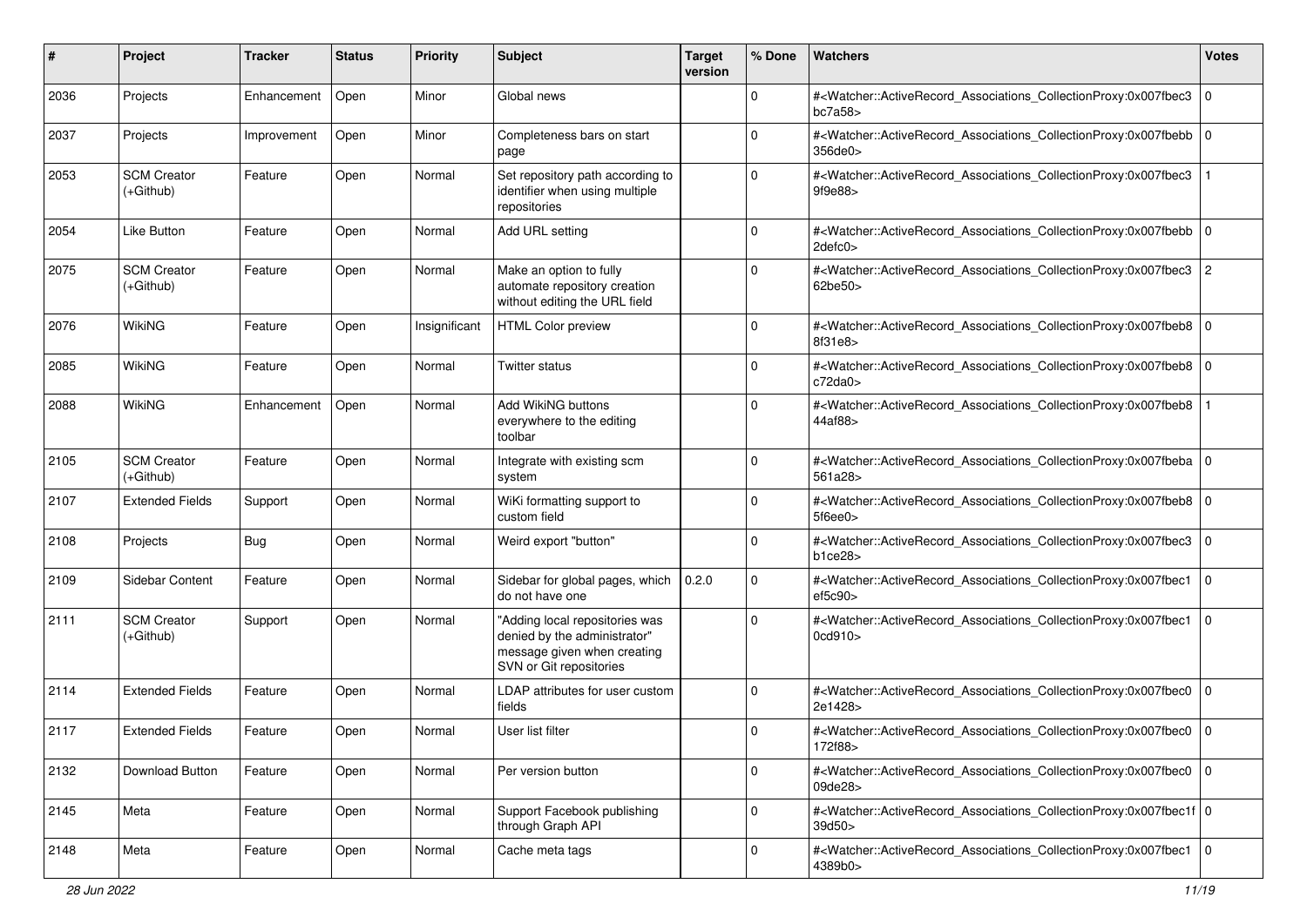| #    | Project                         | Tracker     | <b>Status</b> | <b>Priority</b> | <b>Subject</b>                                                    | <b>Target</b><br>version | % Done   | <b>Watchers</b>                                                                                                                                          | <b>Votes</b> |
|------|---------------------------------|-------------|---------------|-----------------|-------------------------------------------------------------------|--------------------------|----------|----------------------------------------------------------------------------------------------------------------------------------------------------------|--------------|
| 2157 | Projects                        | Feature     | Open          | Normal          | Short activity messages                                           |                          | $\Omega$ | # <watcher::activerecord associations="" collectionproxy:0x007fbec1<br="">8c05f0&gt;</watcher::activerecord>                                             | $\mathbf{0}$ |
| 2165 | Download Button                 | <b>Bug</b>  | Open          | Major           | Error in email                                                    | 0.1.1                    | $\Omega$ | # <watcher::activerecord 0<br="" associations="" collectionproxy:0x007fbec6=""  ="">d36120&gt;</watcher::activerecord>                                   |              |
| 2168 | <b>Extended Fields</b>          | Feature     | Open          | Minor           | Grouping form elements                                            |                          | $\Omega$ | # <watcher::activerecord_associations_collectionproxy:0x007fbec1<br>a2e450&gt;</watcher::activerecord_associations_collectionproxy:0x007fbec1<br>        | $\Omega$     |
| 2170 | Contact Form                    | Feature     | Open          | Minor           | Optional email format validation                                  |                          | $\Omega$ | # <watcher::activerecord 0<br="" associations="" collectionproxy:0x007fbec0f=""  ="">e0660</watcher::activerecord>                                       |              |
| 2186 | <b>Extended Fields</b>          | Feature     | Open          | Minor           | <b>Custom DateTime Field</b>                                      |                          | $\Omega$ | # <watcher::activerecord_associations_collectionproxy:0x007fbec0<br>c543e8&gt;</watcher::activerecord_associations_collectionproxy:0x007fbec0<br>        | $\mathbf 0$  |
| 2196 | <b>Extended Fields</b>          | Support     | Open          | Normal          | Default values for "Wiki text"<br>custom fields not being applied |                          | $\Omega$ | # <watcher::activerecord_associations_collectionproxy:0x007fbec0  <br="">2878d8&gt;</watcher::activerecord_associations_collectionproxy:0x007fbec0>      | $\Omega$     |
| 2210 | Hooks Manager                   | Feature     | Open          | Normal          | Sidebar access from other<br>hooks                                |                          | $\Omega$ | # <watcher::activerecord associations="" collectionproxy:0x007fbec1<br="">0450b0</watcher::activerecord>                                                 | $\mathbf 0$  |
| 2219 | <b>Project Sections</b>         | Feature     | Open          | Normal          | Wiki rule for section                                             |                          | $\Omega$ | # <watcher::activerecord_associations_collectionproxy:0x007fbec0  <br="">da2998&gt;</watcher::activerecord_associations_collectionproxy:0x007fbec0>      | $\mathbf 0$  |
| 2223 | <b>Extended Fields</b>          | Feature     | Open          | Normal          | Linked list custom field                                          |                          | $\Omega$ | # <watcher::activerecord associations="" collectionproxy:0x007fbec0<br="">117a70&gt;</watcher::activerecord>                                             | $\mathbf 0$  |
| 2237 | <b>Contact Form</b>             | Bug         | Open          | Normal          | Spam protection (looks like<br>0.1.0 is spam prone)               |                          | $\Omega$ | # <watcher::activerecord associations="" collectionproxy:0x007fbec0<br="">0cb828&gt;</watcher::activerecord>                                             | $\mathbf{0}$ |
| 2245 | RedWord                         | Improvement | Open          | Normal          | Hellip in project titles                                          |                          | $\Omega$ | # <watcher::activerecord_associations_collectionproxy:0x007fbec1<br>8a9468&gt;</watcher::activerecord_associations_collectionproxy:0x007fbec1<br>        | $\Omega$     |
| 2246 | <b>RedPress</b>                 | Feature     | Open          | Normal          | Wiki syntax for blog posts                                        |                          | $\Omega$ | # <watcher::activerecord associations="" collectionproxy:0x007fbec1<br="">bd8da0&gt;</watcher::activerecord>                                             | $\mathbf 0$  |
| 2247 | <b>RedPress</b>                 | Improvement | Open          | Normal          | Redirect back after logout                                        |                          | $\Omega$ | # <watcher::activerecord associations="" collectionproxy:0x007fbec6<br="">9e4148&gt;</watcher::activerecord>                                             | $\mathbf 0$  |
| 2248 | <b>RedPress</b>                 | Feature     | Open          | Normal          | Latest blog posts in Redmine                                      |                          | $\Omega$ | # <watcher::activerecord_associations_collectionproxy:0x007fbec0<br>824390&gt;</watcher::activerecord_associations_collectionproxy:0x007fbec0<br>        | $\Omega$     |
| 2250 | WikiNG                          | Support     | Open          | Normal          | Textilizable fix in Redmine                                       |                          | $\Omega$ | # <watcher::activerecord associations="" collectionproxy:0x007fbec0<br="">5f2270&gt;</watcher::activerecord>                                             | $\mathbf 0$  |
| 2271 | Meta                            | Feature     | Open          | Normal          | Default image for<br>OpenGraph/Twitter Cards                      |                          | $\Omega$ | # <watcher::activerecord_associations_collectionproxy:0x007fbec0<br>16dba0&gt;</watcher::activerecord_associations_collectionproxy:0x007fbec0<br>        | $\mathbf 0$  |
| 2291 | <b>SCM Creator</b><br>(+Github) | Feature     | Open          | Normal          | Creator interface needs to be<br>simplified                       |                          | $\Omega$ | # <watcher::activerecord_associations_collectionproxy:0x007fbec0 0<br=""  ="">b40da8</watcher::activerecord_associations_collectionproxy:0x007fbec0>     |              |
| 2293 | WikiNG                          | Enhancement | Open          | Minor           | Extended user column                                              |                          | $\Omega$ | # <watcher::activerecord 0<br="" associations="" collectionproxy:0x007fbec0f=""  ="">21580&gt;</watcher::activerecord>                                   |              |
| 2303 | Meta                            | Feature     | Open          | Normal          | Improve internal API                                              |                          | $\Omega$ | # <watcher::activerecord_associations_collectionproxy:0x007fbec0 0<br=""  ="">4e8ff0&gt;</watcher::activerecord_associations_collectionproxy:0x007fbec0> |              |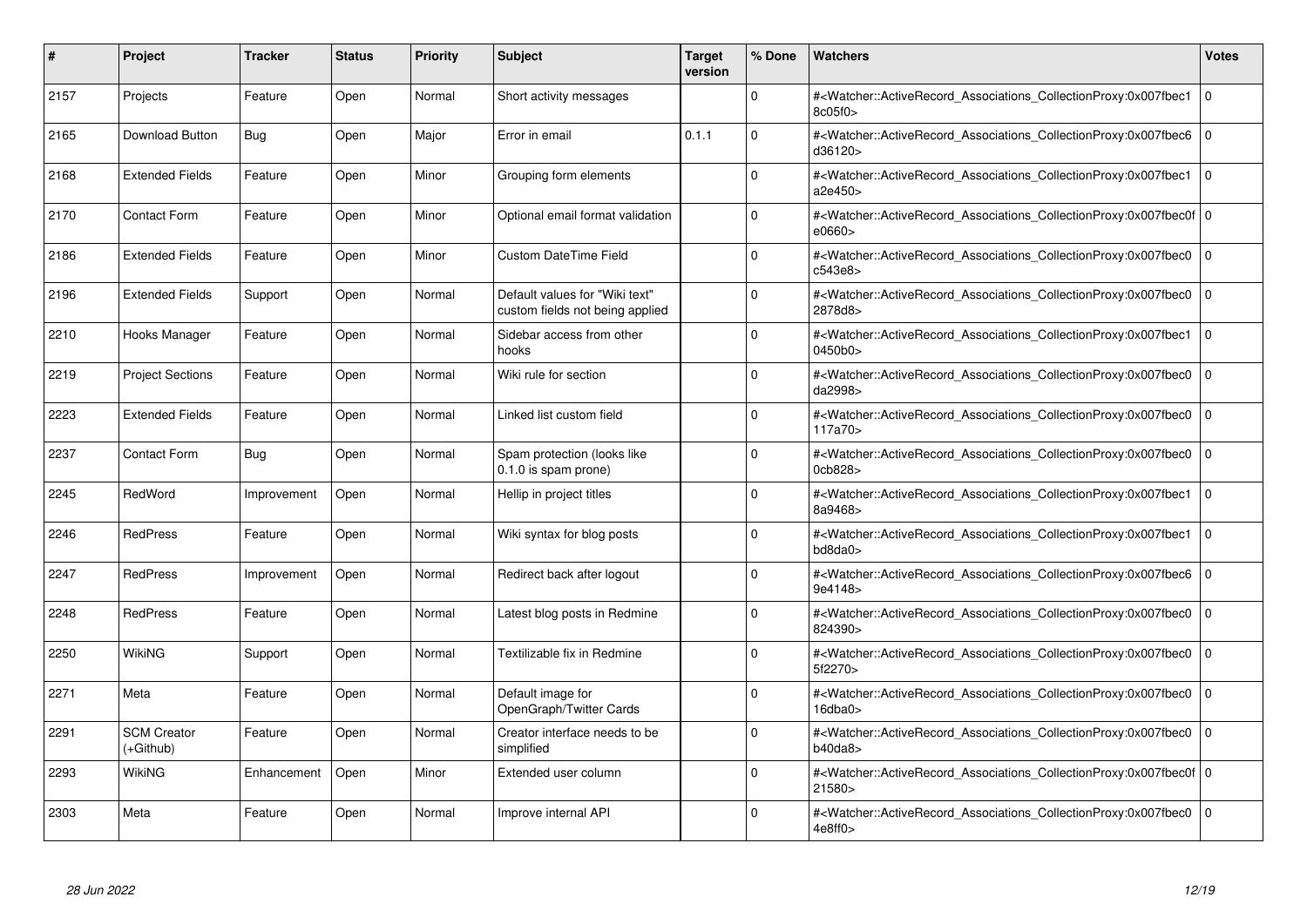| #    | Project                         | <b>Tracker</b> | <b>Status</b> | <b>Priority</b> | Subject                                                                       | <b>Target</b><br>version | % Done      | Watchers                                                                                                                                                                | <b>Votes</b> |
|------|---------------------------------|----------------|---------------|-----------------|-------------------------------------------------------------------------------|--------------------------|-------------|-------------------------------------------------------------------------------------------------------------------------------------------------------------------------|--------------|
| 2304 | Meta                            | Support        | Open          | Normal          | Ask Redmine guys to add hooks<br>to the core                                  |                          | 0           | # <watcher::activerecord_associations_collectionproxy:0x007fbec1<br>b1b430&gt;</watcher::activerecord_associations_collectionproxy:0x007fbec1<br>                       | l O          |
| 2313 | Download Button                 | Bug            | Open          | Normal          | Emails include the Download<br>"button" with relative link                    |                          | $\Omega$    | # <watcher::activerecord_associations_collectionproxy:0x007fbec7<br>84c708&gt;</watcher::activerecord_associations_collectionproxy:0x007fbec7<br>                       | l O          |
| 2319 | <b>Extended Fields</b>          | Bug            | Open          | Normal          | Incompatible with<br>rt custom field?                                         | 0.2.4                    | 0           | # <watcher::activerecord_associations_collectionproxy:0x007fbec1<br>aeb190&gt;</watcher::activerecord_associations_collectionproxy:0x007fbec1<br>                       | l O          |
| 2321 | RedPress                        | Bug            | Open          | Normal          | Users are still able to register in<br><b>WordPress</b>                       |                          | $\mathbf 0$ | # <watcher::activerecord_associations_collectionproxy:0x007fbec1<br>e94f30&gt;</watcher::activerecord_associations_collectionproxy:0x007fbec1<br>                       | l O          |
| 2326 | <b>SCM Creator</b><br>(+Github) | Bug            | Open          | Normal          | redmine_scm is incompatible<br>with redmine_git_hosting now?                  | 0.5.1                    | $\Omega$    | # <watcher::activerecord_associations_collectionproxy:0x007fbec1<br>54f4c0&gt;</watcher::activerecord_associations_collectionproxy:0x007fbec1<br>                       | l O          |
| 2334 | <b>SCM Creator</b><br>(+Github) | Bug            | Open          | Normal          | Github API does not load                                                      | 0.5.1                    | $\mathbf 0$ | # <watcher::activerecord_associations_collectionproxy:0x007fbec0f 0<br=""  ="">556f0&gt;</watcher::activerecord_associations_collectionproxy:0x007fbec0f>               |              |
| 2343 | <b>SCM Creator</b><br>(+Github) | Bug            | Open          | Major           | Internal error when creating<br>projects having a List format<br>custom field | 0.5.1                    | $\Omega$    | # <watcher::activerecord_associations_collectionproxy:0x007fbec1<br>53e1e8&gt;</watcher::activerecord_associations_collectionproxy:0x007fbec1<br>                       | $\Omega$     |
| 2344 | <b>Extended Fields</b>          | Support        | Open          | Normal          | Installation failure: uninitialized<br>constant ExtendedFieldsHelper          |                          | 10          | # <watcher::activerecord_associations_collectionproxy:0x007fbec7<br>6e09c8&gt;</watcher::activerecord_associations_collectionproxy:0x007fbec7<br>                       | $\mathbf 0$  |
| 2348 | <b>Extended Fields</b>          | Bug            | Open          | Normal          | Buggy implementation at<br>list.html.erb                                      | 0.2.4                    | 0           | # <watcher::activerecord_associations_collectionproxy:0x007fbec0f 0<br=""  ="">6a5f0</watcher::activerecord_associations_collectionproxy:0x007fbec0f>                   |              |
| 2349 | <b>Extended Fields</b>          | Bug            | Open          | Critical        | Redmine Bulk edit doesn't work<br>when extended_field plugin is<br>installed  | 0.2.4                    | $\Omega$    | # <watcher::activerecord_associations_collectionproxy:0x007fbec0<br>888d68&gt;</watcher::activerecord_associations_collectionproxy:0x007fbec0<br>                       | $\mathbf 0$  |
| 2368 | RedWord                         | <b>Bug</b>     | Open          | Minor           | Next and prev links for<br>multi-page articles                                |                          | $\Omega$    | # <watcher::activerecord_associations_collectionproxy:0x007fbec7<br>29e540&gt;</watcher::activerecord_associations_collectionproxy:0x007fbec7<br>                       | $\mathbf 0$  |
| 2369 | Meta                            | Feature        | Open          | Normal          | Rich snippets for software apps                                               |                          | $\Omega$    | # <watcher::activerecord_associations_collectionproxy:0x007fbec7<br><math>1</math>beb<math>20</math></watcher::activerecord_associations_collectionproxy:0x007fbec7<br> | l O          |
| 2370 | Meta                            | Feature        | Open          | Normal          | Rich snippets for news                                                        |                          | $\Omega$    | # <watcher::activerecord_associations_collectionproxy:0x007fbec6<br>dfa570&gt;</watcher::activerecord_associations_collectionproxy:0x007fbec6<br>                       | $\mathbf 0$  |
| 2371 | Meta                            | Feature        | Open          | Normal          | Rich snippets for Wiki                                                        |                          | $\mathbf 0$ | # <watcher::activerecord_associations_collectionproxy:0x007fbec6 0<br=""  ="">9c0540&gt;</watcher::activerecord_associations_collectionproxy:0x007fbec6>                |              |
| 2372 | Meta                            | Feature        | Open          | Normal          | Microdata for breadcrumbs                                                     |                          | $\Omega$    | # <watcher::activerecord_associations_collectionproxy:0x007fbec6<br>d429e8&gt;</watcher::activerecord_associations_collectionproxy:0x007fbec6<br>                       | $\mathbf 0$  |
| 2373 | Red-Andy                        | Feature        | Open          | Normal          | Replacement for Georgia?                                                      |                          | $\Omega$    | # <watcher::activerecord_associations_collectionproxy:0x007fbec7 0<br=""  ="">330da0&gt;</watcher::activerecord_associations_collectionproxy:0x007fbec7>                |              |
| 2374 | <b>Extended Fields</b>          | Feature        | Open          | Normal          | Project Selection from a specific<br>branch of the project tree               |                          | $\mathbf 0$ | # <watcher::activerecord_associations_collectionproxy:0x007fbec7 0<br="">235590&gt;</watcher::activerecord_associations_collectionproxy:0x007fbec7>                     |              |
| 2383 | <b>Extended Fields</b>          | Feature        | Open          | Normal          | Multiselect for Project fields                                                |                          | $\mathbf 0$ | # <watcher::activerecord_associations_collectionproxy:0x007fbec7 0<br="">0cc500&gt;</watcher::activerecord_associations_collectionproxy:0x007fbec7>                     |              |
| 2401 | <b>Project Sections</b>         | Improvement    | Open          | Normal          | Section support for Extended<br>Fields                                        |                          | 0           | # <watcher::activerecord_associations_collectionproxy:0x007fbec6 0<br="">d107e0&gt;</watcher::activerecord_associations_collectionproxy:0x007fbec6>                     |              |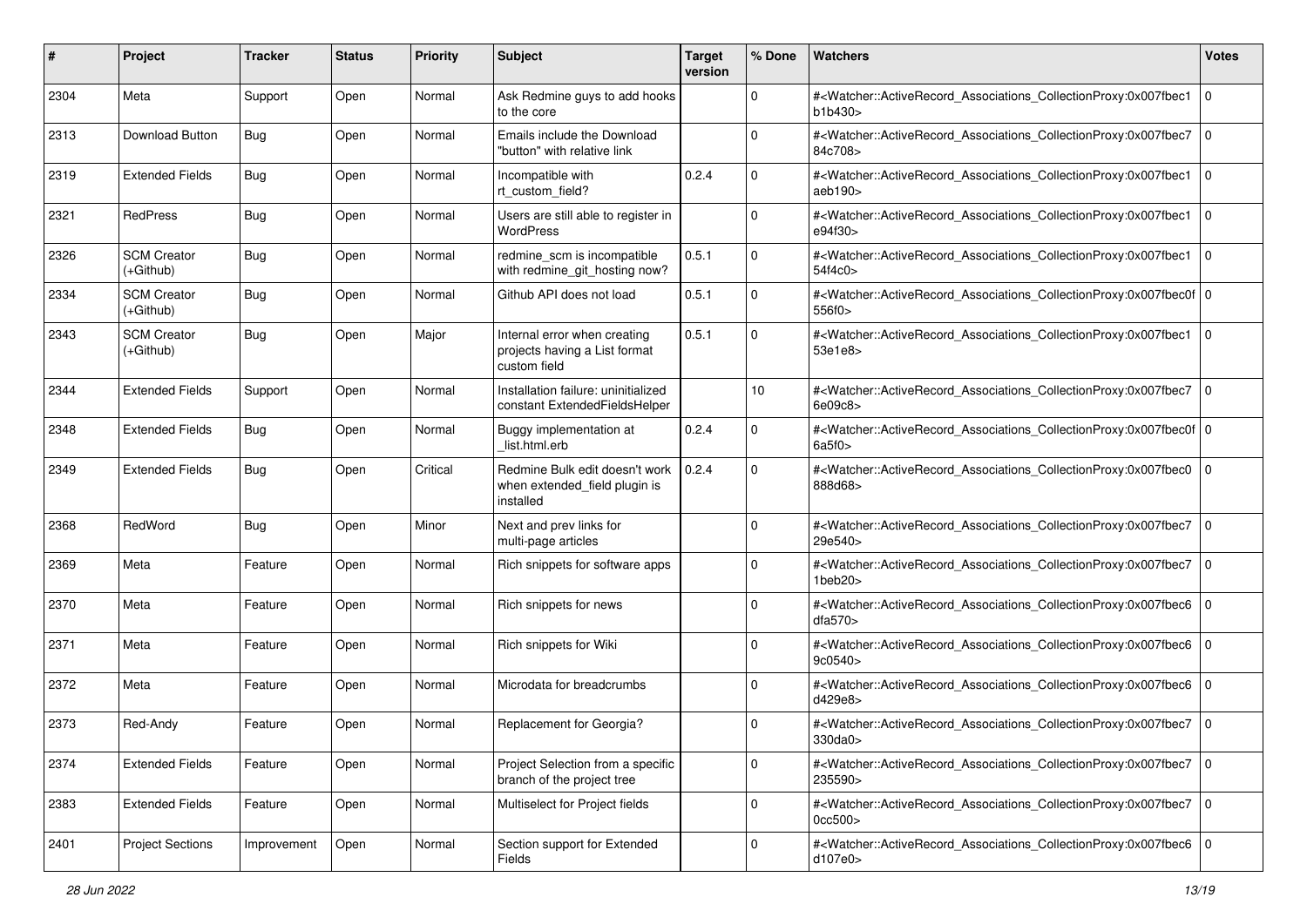| #        | <b>Project</b>                    | Tracker     | <b>Status</b> | <b>Priority</b> | <b>Subject</b>                                                                     | <b>Target</b><br>version | % Done      | <b>Watchers</b>                                                                                                                                           | <b>Votes</b>   |
|----------|-----------------------------------|-------------|---------------|-----------------|------------------------------------------------------------------------------------|--------------------------|-------------|-----------------------------------------------------------------------------------------------------------------------------------------------------------|----------------|
| 2405     | Sidebar Content                   | Feature     | Open          | Minor           | Edit link for Wiki pages                                                           | 0.2.0                    | $\Omega$    | # <watcher::activerecord_associations_collectionproxy:0x007fbec6<br>b00068&gt;</watcher::activerecord_associations_collectionproxy:0x007fbec6<br>         | $\overline{0}$ |
| 2406     | Projects                          | Feature     | Open          | Minor           | List of forks for projects                                                         |                          | $\Omega$    | # <watcher::activerecord_associations_collectionproxy:0x007fbec6<br>956af0</watcher::activerecord_associations_collectionproxy:0x007fbec6<br>             | $\overline{0}$ |
| 2407     | Sidebar Content                   | Feature     | Open          | Normal          | Improve support of Wiki page<br>on sidebar                                         | 0.2.0                    | $\Omega$    | # <watcher::activerecord_associations_collectionproxy:0x007fbec6 0<br="">7fdaf0&gt;</watcher::activerecord_associations_collectionproxy:0x007fbec6>       |                |
| 2430     | CD-Index                          | Feature     | Open          | Normal          | (Non-)interactive mode for<br>cdindex                                              |                          | $\Omega$    | # <watcher::activerecord_associations_collectionproxy:0x007fbec6<br>5ff3c0</watcher::activerecord_associations_collectionproxy:0x007fbec6<br>             | $\mathbf 0$    |
| ISSUE-14 | <b>ISSUE-id</b>                   | Bug         | Open          | Minor           | Escaping #ISSUE-id Textile rule<br>does not work                                   |                          | $\Omega$    | # <watcher::activerecord_associations_collectionproxy:0x007fbec6<br>1af270&gt;</watcher::activerecord_associations_collectionproxy:0x007fbec6<br>         | $\overline{0}$ |
| 2433     | WordMine                          | Feature     | Open          | Minor           | Link Redmine issue with<br>WordPress comment                                       |                          | $\Omega$    | # <watcher::activerecord associations="" collectionproxy:0x007fbec5<br="">d453b0&gt;</watcher::activerecord>                                              | l O            |
| ISSUE-15 | <b>ISSUE-id</b>                   | Omission    | Open          | Normal          | Searching #ISSUE-id                                                                |                          | $\Omega$    | # <watcher::activerecord associations="" collectionproxy:0x007fbec5<br="">83de80&gt;</watcher::activerecord>                                              | $\mathbf 0$    |
| 2435     | WikiNG                            | Support     | Open          | Normal          | Update Red-Andy styles                                                             |                          | $\Omega$    | # <watcher::activerecord associations="" collectionproxy:0x007fbec5<br="">271768&gt;</watcher::activerecord>                                              | l O            |
| 2437     | <b>WikiNG</b>                     | Feature     | Open          | Normal          | Ultra-HD-ready graphics                                                            |                          | $\mathbf 0$ | # <watcher::activerecord_associations_collectionproxy:0x007fbec5<br>43ddf8&gt;</watcher::activerecord_associations_collectionproxy:0x007fbec5<br>         | l o            |
| 2438     | <b>WikiNG</b>                     | Feature     | Open          | Normal          | Screen text                                                                        | 1.1.1                    | $\Omega$    | # <watcher::activerecord associations="" collectionproxy:0x007fbec5<br="">211750&gt;</watcher::activerecord>                                              | $\mathbf 0$    |
| 2440     | WikiNG                            | Bug         | Open          | Normal          | Footnotes ignore < pre >                                                           | 1.1.1                    | $\Omega$    | # <watcher::activerecord_associations_collectionproxy:0x007fbec4f 0<br=""  ="">59d78&gt;</watcher::activerecord_associations_collectionproxy:0x007fbec4f> |                |
| ISSUE-16 | ISSUE-id                          | Omission    | Open          | Normal          | Search by new issue-id does<br>not work                                            | 0.0.3                    | $\Omega$    | # <watcher::activerecord associations="" collectionproxy:0x007fbec4<br="">ca4498&gt;</watcher::activerecord>                                              | l O            |
| 215      | Orangutan::Redmin<br>e            | Enhancement | Incomplete    | Minor           | Support issue subject as an<br>answer to the issue questions                       |                          | $\Omega$    | # <watcher::activerecord 0<br="" associations="" collectionproxy:0x00557da8=""  ="">fb<math>3350</math></watcher::activerecord>                           |                |
| 971      | Orangutan::Redmin<br>e            | Improvement | Incomplete    | Minor           | Confirm before taking text as a<br>task/entry description                          |                          | $\Omega$    | # <watcher::activerecord_associations_collectionproxy:0x00557da8 1<br=""  ="">d96f90&gt;</watcher::activerecord_associations_collectionproxy:0x00557da8>  |                |
| 1022     | Orangutan::Redmin<br>e            | Feature     | Incomplete    | Minor           | Changing issue status<br>depending on user presence                                |                          | $\Omega$    | # <watcher::activerecord_associations_collectionproxy:0x00557da8 0<br=""  ="">c88658&gt;</watcher::activerecord_associations_collectionproxy:0x00557da8>  |                |
| 1028     | Orangutan                         | Feature     | Incomplete    | Minor           | Recognizing English text<br>accidentally entered with<br>different keyboard layout |                          | $\Omega$    | # <watcher::activerecord 1<br="" associations="" collectionproxy:0x00557da5=""  ="">c31ce8</watcher::activerecord>                                        |                |
| 1104     | Orangutan::Redmin<br>$\mathbf{a}$ | Feature     | Incomplete    | Minor           | Automatic overtime tracking                                                        |                          | $\Omega$    | # <watcher::activerecord 0<br="" associations="" collectionproxy:0x00557da5=""  ="">act5d0</watcher::activerecord>                                        |                |
| 1337     | Orangutan::Redmin<br>e            | Feature     | Incomplete    | Minor           | Automatic time tracking                                                            |                          | $\mathbf 0$ | # <watcher::activerecord_associations_collectionproxy:0x00557da5 0<br=""  ="">6ca480&gt;</watcher::activerecord_associations_collectionproxy:0x00557da5>  |                |
| 1601     | Orangutan                         | Enhancement | Incomplete    | Normal          | Configuring contexts weights                                                       | 2.00                     | $\Omega$    | # <watcher::activerecord_associations_collectionproxy:0x00557da6 0<br="">37b468&gt;</watcher::activerecord_associations_collectionproxy:0x00557da6>       |                |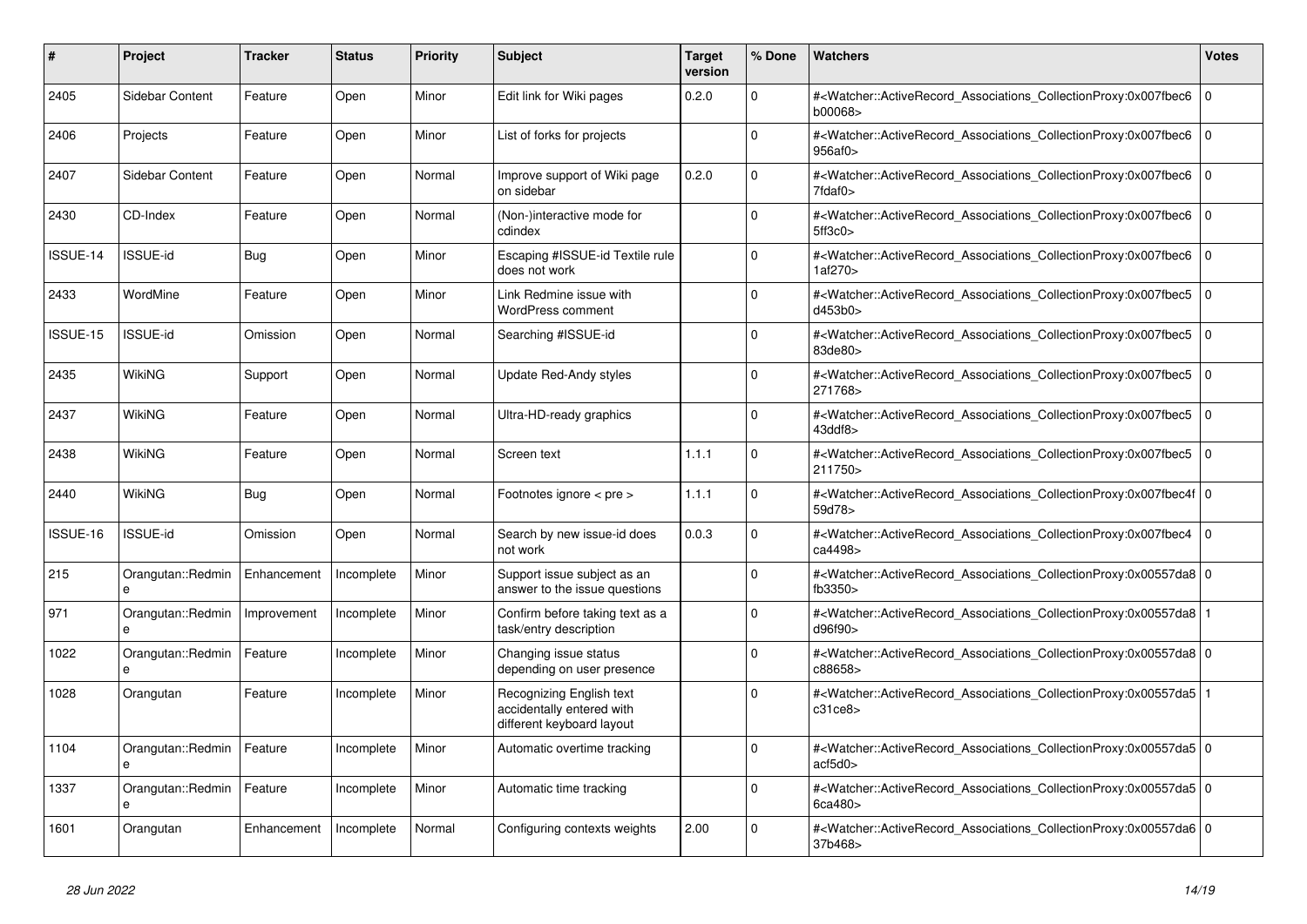| #    | <b>Project</b>                  | Tracker     | <b>Status</b> | <b>Priority</b> | <b>Subject</b>                                        | <b>Target</b><br>version | % Done      | <b>Watchers</b>                                                                                                                                          | <b>Votes</b>   |
|------|---------------------------------|-------------|---------------|-----------------|-------------------------------------------------------|--------------------------|-------------|----------------------------------------------------------------------------------------------------------------------------------------------------------|----------------|
| 1622 | Orangutan::Redmin<br>e          | Improvement | Incomplete    | Normal          | Support rest hours column                             |                          | $\Omega$    | # <watcher::activerecord_associations_collectionproxy:0x00557da6 0<br=""  ="">0fcf20</watcher::activerecord_associations_collectionproxy:0x00557da6>     |                |
| 1729 | CD-Index                        | Bug         | Incomplete    | Normal          | Segfault in libarchive when<br>working with large ISO |                          | $\Omega$    | # <watcher::activerecord_associations_collectionproxy:0x00557da5 0<br=""  ="">b59a78&gt;</watcher::activerecord_associations_collectionproxy:0x00557da5> |                |
| 1731 | CD-Index                        | <b>Bug</b>  | Incomplete    | Normal          | Libarchive<br>archive read symlink returns<br>garbage |                          | $\Omega$    | # <watcher::activerecord 0<br="" associations="" collectionproxy:0x00557da5=""  ="">870cf8&gt;</watcher::activerecord>                                   |                |
| 1735 | <b>TOC</b>                      | Bug         | Incomplete    | Normal          | Broken in new DokuWiki?                               |                          | $\Omega$    | # <watcher::activerecord_associations_collectionproxy:0x00557da5 0<br=""  ="">5f6b30&gt;</watcher::activerecord_associations_collectionproxy:0x00557da5> |                |
| 1751 | Hooks Manager                   | Feature     | Incomplete    | Minor           | Support URL regexps to limit<br>pages                 |                          | $\Omega$    | # <watcher::activerecord 0<br="" associations="" collectionproxy:0x00557da5=""  ="">1e0d98&gt;</watcher::activerecord>                                   |                |
| 1757 | <b>SCM Creator</b><br>(+Github) | Feature     | Incomplete    | Insignificant   | Allow subdirectories                                  |                          | $\Omega$    | # <watcher::activerecord_associations_collectionproxy:0x00557da4 0<br=""  ="">b743b0&gt;</watcher::activerecord_associations_collectionproxy:0x00557da4> |                |
| 1793 | <b>SCM Creator</b><br>(+Github) | Feature     | Incomplete    | Normal          | Allow the creation of non-local<br>repositories       |                          | $\Omega$    | # <watcher::activerecord_associations_collectionproxy:0x007fbeb9<br>672b48&gt;</watcher::activerecord_associations_collectionproxy:0x007fbeb9<br>        | $\overline{2}$ |
| 1804 | Projects                        | Feature     | Incomplete    | Insignificant   | Arrows (or similar solution) for<br>project menu      |                          | $\Omega$    | # <watcher::activerecord_associations_collectionproxy:0x007fbebb<br>415178&gt;</watcher::activerecord_associations_collectionproxy:0x007fbebb<br>        | l o            |
| 1831 | Projects                        | Feature     | Incomplete    | Minor           | Automatically include mail<br>conversations           |                          | $\mathbf 0$ | # <watcher::activerecord 0<br="" associations="" collectionproxy:0x007fbeba=""  ="">ea53f0<sub>&gt;</sub></watcher::activerecord>                        |                |
| 1867 | Projects                        | Feature     | Incomplete    | Minor           | Textile draft                                         |                          | $\Omega$    | # <watcher::activerecord_associations_collectionproxy:0x007fbebaf 0<br="">3e668&gt;</watcher::activerecord_associations_collectionproxy:0x007fbebaf>     |                |
| 1882 | <b>Extended Fields</b>          | Feature     | Incomplete    | Normal          | Wiki toolbar for Wiki text                            |                          | $\Omega$    | # <watcher::activerecord associations="" collectionproxy:0x007fbeb9<br="">985628&gt;</watcher::activerecord>                                             | $\overline{0}$ |
| 1884 | <b>Extended Fields</b>          | Feature     | Incomplete    | Normal          | Multiselect                                           |                          | $\mathbf 0$ | # <watcher::activerecord 0<br="" associations="" collectionproxy:0x007fbeb8="">e6ce58&gt;</watcher::activerecord>                                        |                |
| 1899 | WikiNG                          | Improvement | Incomplete    | Minor           | Ignore conditions on preview                          |                          | $\Omega$    | # <watcher::activerecord_associations_collectionproxy:0x007fbeb8<br>9ae420&gt;</watcher::activerecord_associations_collectionproxy:0x007fbeb8<br>        | $\Omega$       |
| 1900 | WikiNG                          | Feature     | Incomplete    | Minor           | Singe bracket smiley                                  |                          | $\Omega$    | # <watcher::activerecord_associations_collectionproxy:0x007fbebb 0<br="">1f94e8</watcher::activerecord_associations_collectionproxy:0x007fbebb>          |                |
| 1902 | Meta                            | Feature     | Incomplete    | Normal          | Consider clear html and light<br>mode                 |                          | $\mathbf 0$ | # <watcher::activerecord associations="" collectionproxy:0x007fbeb9<br="">47d3b0&gt;</watcher::activerecord>                                             | l 0            |
| 1906 | WikiNG                          | Enhancement | Incomplete    | Minor           | <b>External Redmine links</b>                         |                          | $\Omega$    | # <watcher::activerecord_associations_collectionproxy:0x007fbebb<br>416cd0</watcher::activerecord_associations_collectionproxy:0x007fbebb<br>            |                |
| 1907 | WikiNG                          | Feature     | Incomplete    | Minor           | Social links                                          |                          | $\Omega$    | # <watcher::activerecord associations="" collectionproxy:0x007fbeb8<br="">d99648&gt;</watcher::activerecord>                                             |                |
| 1909 | Orangutan                       | Enhancement | Incomplete    | Minor           | Orangutan::Kayako                                     |                          | $\Omega$    | # <watcher::activerecord_associations_collectionproxy:0x007fbeba<br>8463b0&gt;</watcher::activerecord_associations_collectionproxy:0x007fbeba<br>        | $\mathbf 0$    |
| 1913 | WikiNG                          | Enhancement | Incomplete    | Minor           | External Debian/Ubuntu bugs                           |                          | $\Omega$    | # <watcher::activerecord_associations_collectionproxy:0x007fbec3<br>de6d70&gt;</watcher::activerecord_associations_collectionproxy:0x007fbec3<br>        | $\Omega$       |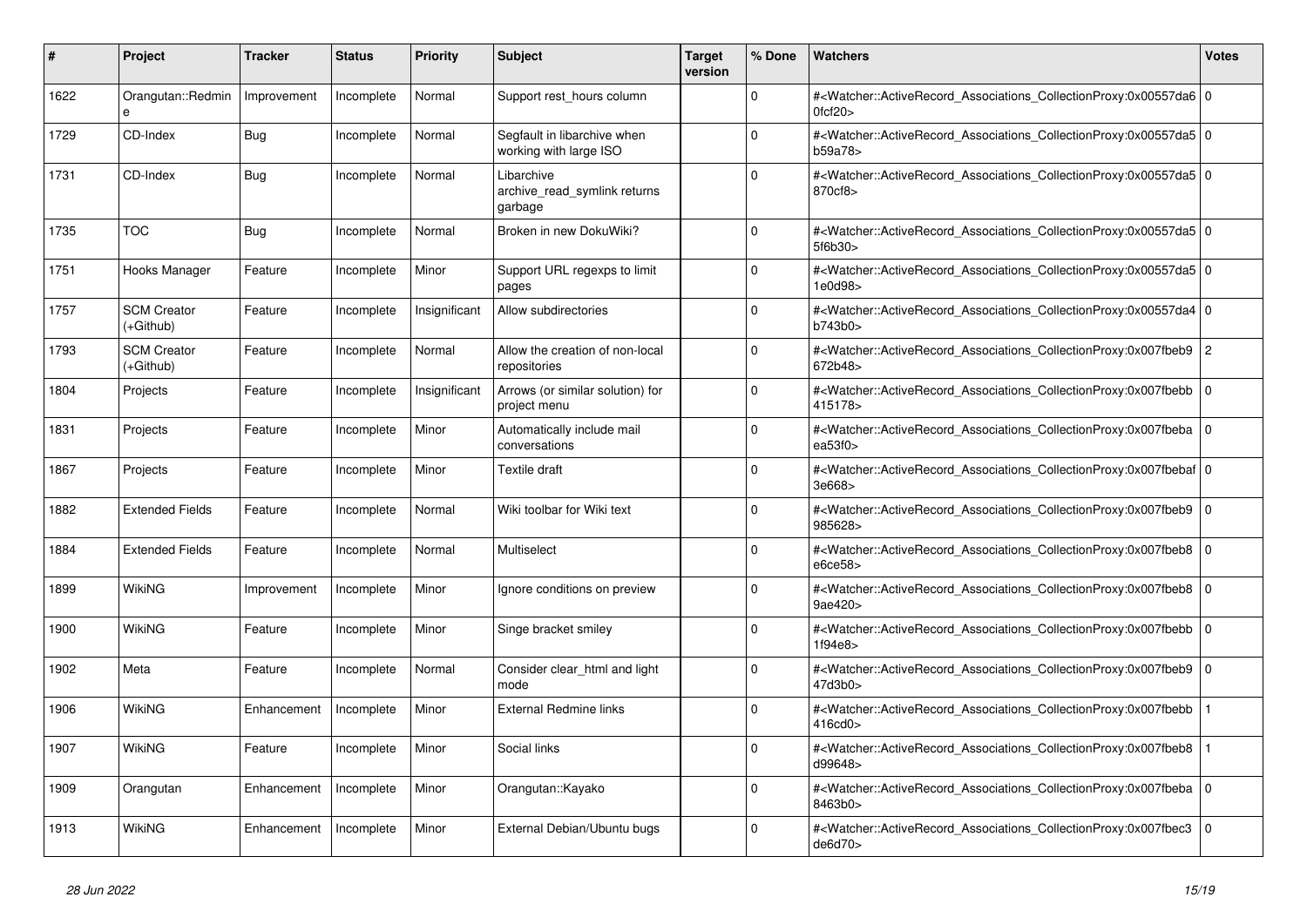| #    | Project                | <b>Tracker</b> | <b>Status</b> | <b>Priority</b> | <b>Subject</b>                                                                           | <b>Target</b><br>version | % Done      | <b>Watchers</b>                                                                                                                                                           | <b>Votes</b> |
|------|------------------------|----------------|---------------|-----------------|------------------------------------------------------------------------------------------|--------------------------|-------------|---------------------------------------------------------------------------------------------------------------------------------------------------------------------------|--------------|
| 1915 | Red-Andy               | Feature        | Incomplete    | Normal          | TOC items box should move as<br>we click on the item                                     |                          | $\Omega$    | # <watcher::activerecord_associations_collectionproxy:0x007fbeb9<br>5c01a0&gt;</watcher::activerecord_associations_collectionproxy:0x007fbeb9<br>                         | $\mathbf 0$  |
| 1919 | <b>Extended Fields</b> | Feature        | Incomplete    | Normal          | Extend Link extended field                                                               |                          | $\Omega$    | # <watcher::activerecord_associations_collectionproxy:0x007fbebb  <br="">236d70&gt;</watcher::activerecord_associations_collectionproxy:0x007fbebb>                       | $\mathbf 0$  |
| 1942 | WikiNG                 | Feature        | Incomplete    | Minor           | Support for target in links                                                              |                          | $\Omega$    | # <watcher::activerecord_associations_collectionproxy:0x007fbec3 0<br="">a77bd0&gt;</watcher::activerecord_associations_collectionproxy:0x007fbec3>                       |              |
| 1954 | <b>Extended Fields</b> | Feature        | Incomplete    | Normal          | Mailto links                                                                             |                          | $\Omega$    | # <watcher::activerecord_associations_collectionproxy:0x007fbeb9<br>bcde08</watcher::activerecord_associations_collectionproxy:0x007fbeb9<br>                             | $\Omega$     |
| 1955 | <b>Extended Fields</b> | Feature        | Incomplete    | Normal          | FTP link                                                                                 |                          | $\Omega$    | # <watcher::activerecord_associations_collectionproxy:0x007fbec3<br>848d28&gt;</watcher::activerecord_associations_collectionproxy:0x007fbec3<br>                         | $\mathbf 0$  |
| 1956 | <b>Extended Fields</b> | Feature        | Incomplete    | Minor           | SIP link                                                                                 |                          | $\Omega$    | # <watcher::activerecord associations="" collectionproxy:0x007fbec3<br="">900c20&gt;</watcher::activerecord>                                                              | $\Omega$     |
| 1957 | Download Button        | Feature        | Incomplete    | Normal          | Plugin configuration                                                                     |                          | $\Omega$    | # <watcher::activerecord associations="" collectionproxy:0x007fbec3<br="">810ab8&gt;</watcher::activerecord>                                                              | $\mathbf 0$  |
| 1984 | Subscription           | Feature        | Incomplete    | Minor           | Redirecting back after<br>registration/loginRedirecting<br>back after registration/login |                          | $\Omega$    | # <watcher::activerecord_associations_collectionproxy:0x007fbeb9  <br="">edf7b8&gt;</watcher::activerecord_associations_collectionproxy:0x007fbeb9>                       | $\mathbf 0$  |
| 1987 | Projects               | Feature        | Incomplete    | Normal          | Attachment resize                                                                        |                          | $\Omega$    | # <watcher::activerecord_associations_collectionproxy:0x007fbebb  <br=""><math>0</math>bbe<math>50</math></watcher::activerecord_associations_collectionproxy:0x007fbebb> | $\mathbf 0$  |
| 1988 | Orangutan              | Improvement    | Incomplete    | Normal          | Multithreading                                                                           |                          | $\Omega$    | # <watcher::activerecord_associations_collectionproxy:0x007fbeb8<br>2a3a18</watcher::activerecord_associations_collectionproxy:0x007fbeb8<br>                             | $\Omega$     |
| 1990 | Projects               | Improvement    | Incomplete    | Minor           | anti notificatin spam - fine<br>grained mail distribution                                |                          | $\Omega$    | # <watcher::activerecord associations="" collectionproxy:0x007fbeb9f<br="">2d5a8</watcher::activerecord>                                                                  |              |
| 1994 | <b>WikiNG</b>          | Enhancement    | Incomplete    | Normal          | Inline warnings, tips etc                                                                |                          | $\Omega$    | # <watcher::activerecord associations="" collectionproxy:0x007fbec3<br="">660858&gt;</watcher::activerecord>                                                              | $\mathbf 0$  |
| 1996 | <b>Author Box</b>      | Feature        | Incomplete    | Minor           | Project module                                                                           |                          | $\Omega$    | # <watcher::activerecord_associations_collectionproxy:0x007fbeba  <br="">670e78&gt;</watcher::activerecord_associations_collectionproxy:0x007fbeba>                       | $\mathbf 0$  |
| 1999 | Sidebar Content        | Feature        | Incomplete    | Minor           | Project module                                                                           |                          | $\Omega$    | # <watcher::activerecord associations="" collectionproxy:0x007fbebb=""  <br="">4af610&gt;</watcher::activerecord>                                                         | $\mathbf 0$  |
| 2005 | <b>Extended Fields</b> | Feature        | Incomplete    | Minor           | Paging for projects listing                                                              |                          | $\Omega$    | # <watcher::activerecord_associations_collectionproxy:0x007fbec3<br>50e2c0&gt;</watcher::activerecord_associations_collectionproxy:0x007fbec3<br>                         | $\mathbf 0$  |
| 2006 | <b>Extended Fields</b> | Feature        | Incomplete    | Minor           | Users listing sorting                                                                    |                          | $\mathbf 0$ | # <watcher::activerecord_associations_collectionproxy:0x007fbeb9<br>5b4468&gt;</watcher::activerecord_associations_collectionproxy:0x007fbeb9<br>                         | $\mathbf 0$  |
| 2007 | <b>Extended Fields</b> | Feature        | Incomplete    | Minor           | Projects listing sorting                                                                 |                          | $\Omega$    | # <watcher::activerecord_associations_collectionproxy:0x007fbeba 0<br=""  ="">3ae820&gt;</watcher::activerecord_associations_collectionproxy:0x007fbeba>                  |              |
| 2011 | <b>Extended Fields</b> | Feature        | Incomplete    | Normal          | Custom field translations                                                                |                          | $\Omega$    | # <watcher::activerecord associations="" collectionproxy:0x007fbeb9<br="">64ee00&gt;</watcher::activerecord>                                                              | $\mathbf 0$  |
| 2013 | <b>Role Shift</b>      | Feature        | Incomplete    | Minor           | Resource shifts                                                                          |                          | $\Omega$    | # <watcher::activerecord_associations_collectionproxy:0x007fbeb8  <br="">9efb78&gt;</watcher::activerecord_associations_collectionproxy:0x007fbeb8>                       | $\mathbf 0$  |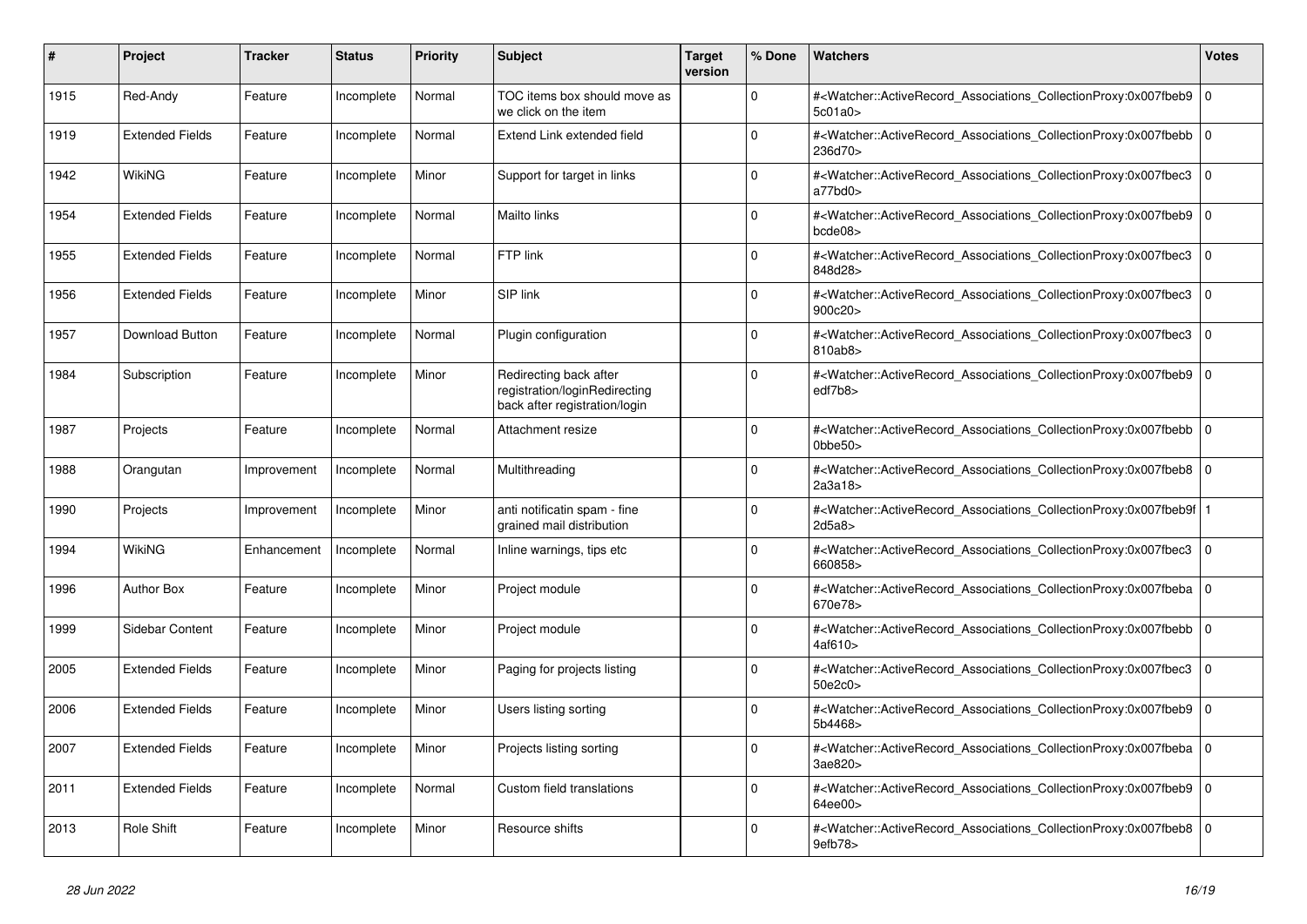| #    | Project                           | Tracker     | <b>Status</b> | <b>Priority</b> | <b>Subject</b>                                                                | <b>Target</b><br>version | % Done      | Watchers                                                                                                                                                 | <b>Votes</b> |
|------|-----------------------------------|-------------|---------------|-----------------|-------------------------------------------------------------------------------|--------------------------|-------------|----------------------------------------------------------------------------------------------------------------------------------------------------------|--------------|
| 2021 | Projects                          | Improvement | Incomplete    | Major           | Spam protect                                                                  |                          | $\mathbf 0$ | # <watcher::activerecord_associations_collectionproxy:0x007fbebb  <br="">0d8960&gt;</watcher::activerecord_associations_collectionproxy:0x007fbebb>      | $\mathbf 0$  |
| 2028 | <b>Extended Fields</b>            | Feature     | Incomplete    | Normal          | make fields final option                                                      |                          | $\Omega$    | # <watcher::activerecord_associations_collectionproxy:0x007fbeb8 0<br="">368b38&gt;</watcher::activerecord_associations_collectionproxy:0x007fbeb8>      |              |
| 2079 | <b>WikiNG</b>                     | Feature     | Incomplete    | Normal          | Message to everyone in a<br>project                                           |                          | $\Omega$    | # <watcher::activerecord_associations_collectionproxy:0x007fbeb8 0<br="">d631d8&gt;</watcher::activerecord_associations_collectionproxy:0x007fbeb8>      |              |
| 2084 | <b>SCM Creator</b><br>$(+Github)$ | Bug         | Incomplete    | Normal          | ActionView::Template::Error<br>(syntax error on line 33, col 12:              |                          | $\Omega$    | # <watcher::activerecord_associations_collectionproxy:0x007fbeb8<br>8e03b8&gt;</watcher::activerecord_associations_collectionproxy:0x007fbeb8<br>        |              |
| 2086 | Projects                          | Improvement | Incomplete    | Minor           | Latest stable version                                                         |                          | $\mathbf 0$ | # <watcher::activerecord_associations_collectionproxy:0x007fbeb9<br>7fdcb0&gt;</watcher::activerecord_associations_collectionproxy:0x007fbeb9<br>        | 0            |
| 2092 | <b>Extended Fields</b>            | Feature     | Incomplete    | Normal          | Users-to-issues custom fields<br>auto-fill                                    |                          | $\Omega$    | # <watcher::activerecord_associations_collectionproxy:0x007fbeba 0<br=""  ="">142d48&gt;</watcher::activerecord_associations_collectionproxy:0x007fbeba> |              |
| 2093 | <b>Extended Fields</b>            | Feature     | Incomplete    | Normal          | Extended columns using<br>custom queries                                      |                          | $\Omega$    | # <watcher::activerecord_associations_collectionproxy:0x007fbeb9 0<br=""  ="">50a2b0&gt;</watcher::activerecord_associations_collectionproxy:0x007fbeb9> |              |
| 2099 | <b>Extended Fields</b>            | Feature     | Incomplete    | Normal          | Create a custom field of type<br>'Category'                                   |                          | $\Omega$    | # <watcher::activerecord_associations_collectionproxy:0x007fbeba 0<br=""  ="">e86d10&gt;</watcher::activerecord_associations_collectionproxy:0x007fbeba> |              |
| 2103 | <b>Extended Fields</b>            | Feature     | Incomplete    | Minor           | Support multiple for Project                                                  |                          | $\mathbf 0$ | # <watcher::activerecord_associations_collectionproxy:0x007fbeb8 0<br="">7453f0&gt;</watcher::activerecord_associations_collectionproxy:0x007fbeb8>      |              |
| 2106 | Projects                          | Improvement | Incomplete    | Minor           | Gravatar upload                                                               |                          | $\Omega$    | # <watcher::activerecord_associations_collectionproxy:0x007fbeba 0<br="">721e08&gt;</watcher::activerecord_associations_collectionproxy:0x007fbeba>      |              |
| 2130 | <b>WikiNG</b>                     | Feature     | Incomplete    | Minor           | Function references                                                           |                          | $\Omega$    | # <watcher::activerecord_associations_collectionproxy:0x007fbebb 0<br=""  ="">04b420&gt;</watcher::activerecord_associations_collectionproxy:0x007fbebb> |              |
| 2155 | <b>Extended Fields</b>            | Bug         | Incomplete    | Normal          | Wiki text field donot work well<br>when using chinese as custom<br>field name |                          | 50          | # <watcher::activerecord_associations_collectionproxy:0x007fbeba 0<br=""  ="">ee54c8&gt;</watcher::activerecord_associations_collectionproxy:0x007fbeba> |              |
| 2156 | <b>Extended Fields</b>            | Feature     | Incomplete    | Minor           | Per user values?                                                              |                          | $\Omega$    | # <watcher::activerecord_associations_collectionproxy:0x007fbeba 0<br=""  ="">4e4cf8&gt;</watcher::activerecord_associations_collectionproxy:0x007fbeba> |              |
| 2160 | <b>WikiNG</b>                     | Improvement | Incomplete    | Normal          | Rename {{version}} to {{hidden}}                                              |                          | $\Omega$    | # <watcher::activerecord_associations_collectionproxy:0x007fbebb 0<br=""  ="">2d2338&gt;</watcher::activerecord_associations_collectionproxy:0x007fbebb> |              |
| 2163 | Meta                              | Bug         | Incomplete    | Normal          | My site's Display lanugage was<br>only English, when I installed<br>plugin    |                          | $\Omega$    | # <watcher::activerecord_associations_collectionproxy:0x007fbeb8 0<br="">8b8b60&gt;</watcher::activerecord_associations_collectionproxy:0x007fbeb8>      |              |
| 2169 | Contact Form                      | Feature     | Incomplete    | Normal          | Option to use own name,<br>reply-to, subject and message<br>fields            |                          |             | # <watcher::activerecord_associations_collectionproxy:0x007fbec3 0<br=""  ="">977910&gt;</watcher::activerecord_associations_collectionproxy:0x007fbec3> |              |
| 2179 | Projects                          | Feature     | Incomplete    | Normal          | Pingbacks and trackbacks                                                      |                          | $\mathbf 0$ | # <watcher::activerecord 0<br="" associations="" collectionproxy:0x007fbeb9f="">470e8&gt;</watcher::activerecord>                                        |              |
| 2184 | Role Shift                        | Support     | Incomplete    | Normal          | Issue visibility                                                              |                          | 0           | # <watcher::activerecord 0<br="" associations="" collectionproxy:0x007fbeba="">47dd00&gt;</watcher::activerecord>                                        |              |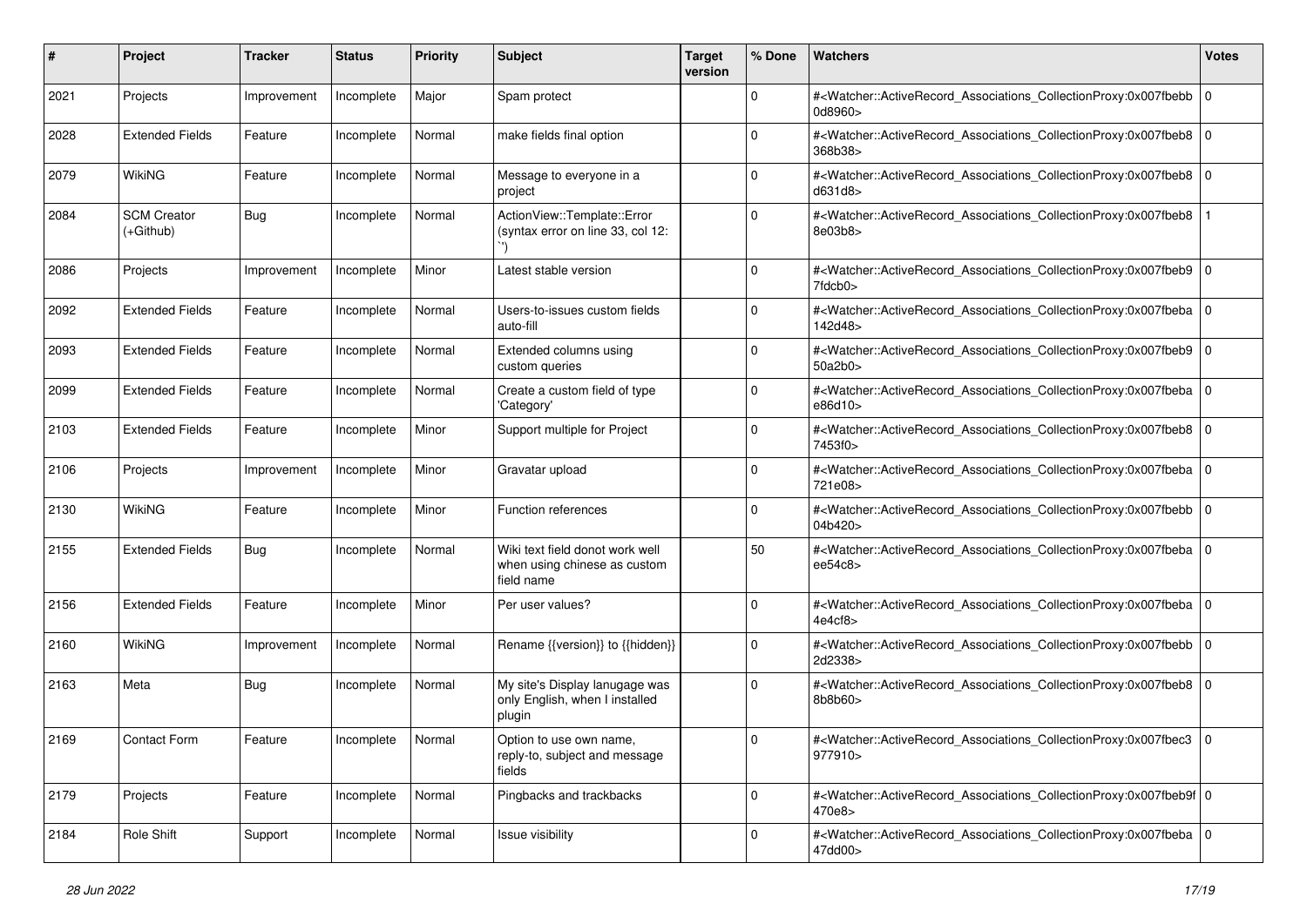| #    | Project                           | Tracker     | <b>Status</b> | <b>Priority</b> | <b>Subject</b>                                                   | <b>Target</b><br>version | % Done      | Watchers                                                                                                                                                                    | <b>Votes</b> |
|------|-----------------------------------|-------------|---------------|-----------------|------------------------------------------------------------------|--------------------------|-------------|-----------------------------------------------------------------------------------------------------------------------------------------------------------------------------|--------------|
| 2190 | <b>Role Shift</b>                 | Bug         | Incomplete    | Normal          | Unfortunately installation fails                                 |                          | $\mathbf 0$ | # <watcher::activerecord_associations_collectionproxy:0x007fbeb9<br>a4e118&gt;</watcher::activerecord_associations_collectionproxy:0x007fbeb9<br>                           | $\mathbf 0$  |
| 2201 | <b>SCM Creator</b><br>$(+Github)$ | Feature     | Incomplete    | Normal          | Add feature auto create struct<br>directory for svn              |                          | $\Omega$    | # <watcher::activerecord_associations_collectionproxy:0x007fbeba<br>806da0</watcher::activerecord_associations_collectionproxy:0x007fbeba<br>                               |              |
| 2209 | Hooks Manager                     | Feature     | Incomplete    | Normal          | A templating language support                                    |                          | $\Omega$    | # <watcher::activerecord_associations_collectionproxy:0x007fbec3<br><math>82</math>fdf<math>0&gt;</math></watcher::activerecord_associations_collectionproxy:0x007fbec3<br> | $\mathbf 0$  |
| 2213 | <b>Contact Form</b>               | Bug         | Incomplete    | Normal          | Unable to support Chinesell                                      |                          | $\mathbf 0$ | # <watcher::activerecord_associations_collectionproxy:0x007fbeba 0<br=""  ="">31ee78&gt;</watcher::activerecord_associations_collectionproxy:0x007fbeba>                    |              |
| 2214 | <b>Project Sections</b>           | Feature     | Incomplete    | Normal          | Featured and disregarded<br>projects                             |                          | $\Omega$    | # <watcher::activerecord_associations_collectionproxy:0x007fbeb9 0<br="">e677e0&gt;</watcher::activerecord_associations_collectionproxy:0x007fbeb9>                         |              |
| 2220 | <b>Extended Fields</b>            | Feature     | Incomplete    | Normal          | Project specific custom fields                                   |                          | $\Omega$    | # <watcher::activerecord_associations_collectionproxy:0x007fbeba  <br="">114128&gt;</watcher::activerecord_associations_collectionproxy:0x007fbeba>                         | $\mathbf 0$  |
| 2224 | WikiNG                            | Feature     | Incomplete    | Normal          | Option to disable glyphs?                                        |                          | $\Omega$    | # <watcher::activerecord_associations_collectionproxy:0x007fbec3<br>823640&gt;</watcher::activerecord_associations_collectionproxy:0x007fbec3<br>                           | $\mathbf 0$  |
| 2225 | OpenID Fix                        | Bug         | Incomplete    | Normal          | OpenID::TypeURIMismatch                                          |                          | $\mathbf 0$ | # <watcher::activerecord_associations_collectionproxy:0x007fbeb8 0<br="">ad4778&gt;</watcher::activerecord_associations_collectionproxy:0x007fbeb8>                         |              |
| 2234 | <b>WikiNG</b>                     | Enhancement | Incomplete    | Minor           | Avatars in user links?                                           |                          | $\Omega$    | # <watcher::activerecord_associations_collectionproxy:0x007fbeb8 0<br="">c00020&gt;</watcher::activerecord_associations_collectionproxy:0x007fbeb8>                         |              |
| 2236 | <b>Extended Fields</b>            | Bug         | Incomplete    | Normal          | Hint Lost                                                        |                          | $\Omega$    | # <watcher::activerecord_associations_collectionproxy:0x007fbeba 0<br=""  ="">e602c8&gt;</watcher::activerecord_associations_collectionproxy:0x007fbeba>                    |              |
| 2239 | <b>SCM Creator</b><br>$(+Github)$ | Bug         | Incomplete    | Normal          | No default identifer                                             |                          | $\Omega$    | # <watcher::activerecord_associations_collectionproxy:0x007fbeb9<br>3d98f0&gt;</watcher::activerecord_associations_collectionproxy:0x007fbeb9<br>                           | $\mathbf 0$  |
| 2241 | <b>Extended Fields</b>            | Feature     | Incomplete    | Normal          | Informations I see on Calendar                                   |                          | $\Omega$    | # <watcher::activerecord_associations_collectionproxy:0x007fbeb9 0<br="">d89940&gt;</watcher::activerecord_associations_collectionproxy:0x007fbeb9>                         |              |
| 2242 | <b>Extended Fields</b>            | Bug         | Incomplete    | Normal          | Message "invalid statement:<br>STR_TO_DATE" when using<br>MS SQL |                          | 30          | # <watcher::activerecord_associations_collectionproxy:0x007fbeb8f<br>ad<math>560</math></watcher::activerecord_associations_collectionproxy:0x007fbeb8f<br>                 |              |
| 2244 | WordMine                          | Improvement | Incomplete    | Normal          | Import the project on blog index<br>open                         |                          | $\Omega$    | # <watcher::activerecord_associations_collectionproxy:0x007fbeb9<br>66e4d0&gt;</watcher::activerecord_associations_collectionproxy:0x007fbeb9<br>                           | 0            |
| 2259 | <b>Contact Form</b>               | Feature     | Incomplete    | Normal          | Sender name in a message                                         |                          | $\Omega$    | # <watcher::activerecord_associations_collectionproxy:0x007fbeb9  <br="">9ad218&gt;</watcher::activerecord_associations_collectionproxy:0x007fbeb9>                         | $\mathbf 0$  |
| 2260 | <b>Contact Form</b>               | <b>Bug</b>  | Incomplete    | Normal          | Conflicting with<br>redmine_ckeditor plugin using<br>preview     |                          | $\Omega$    | # <watcher::activerecord_associations_collectionproxy:0x007fbec3<br>910f80&gt;</watcher::activerecord_associations_collectionproxy:0x007fbec3<br>                           | $\mathbf 0$  |
| 2261 | <b>Extended Fields</b>            | Bug         | Incomplete    | Normal          | issues PDF view and<br>descriptions                              | 0.2.4                    | 0           | # <watcher::activerecord_associations_collectionproxy:0x007fbeb9 0<br=""  ="">c678f0&gt;</watcher::activerecord_associations_collectionproxy:0x007fbeb9>                    |              |
| 2266 | Hooks Manager                     | Translation | Incomplete    | Normal          | Spanish translation                                              |                          | 20          | # <watcher::activerecord_associations_collectionproxy:0x007fbeb9 0<br="">c7ef28</watcher::activerecord_associations_collectionproxy:0x007fbeb9>                             |              |
| 2276 | Language Mix                      | Feature     | Incomplete    | Normal          | Group posts / show only the<br>primary article                   |                          | 0           | # <watcher::activerecord_associations_collectionproxy:0x007fbeb9 0<br=""  ="">b32070&gt;</watcher::activerecord_associations_collectionproxy:0x007fbeb9>                    |              |